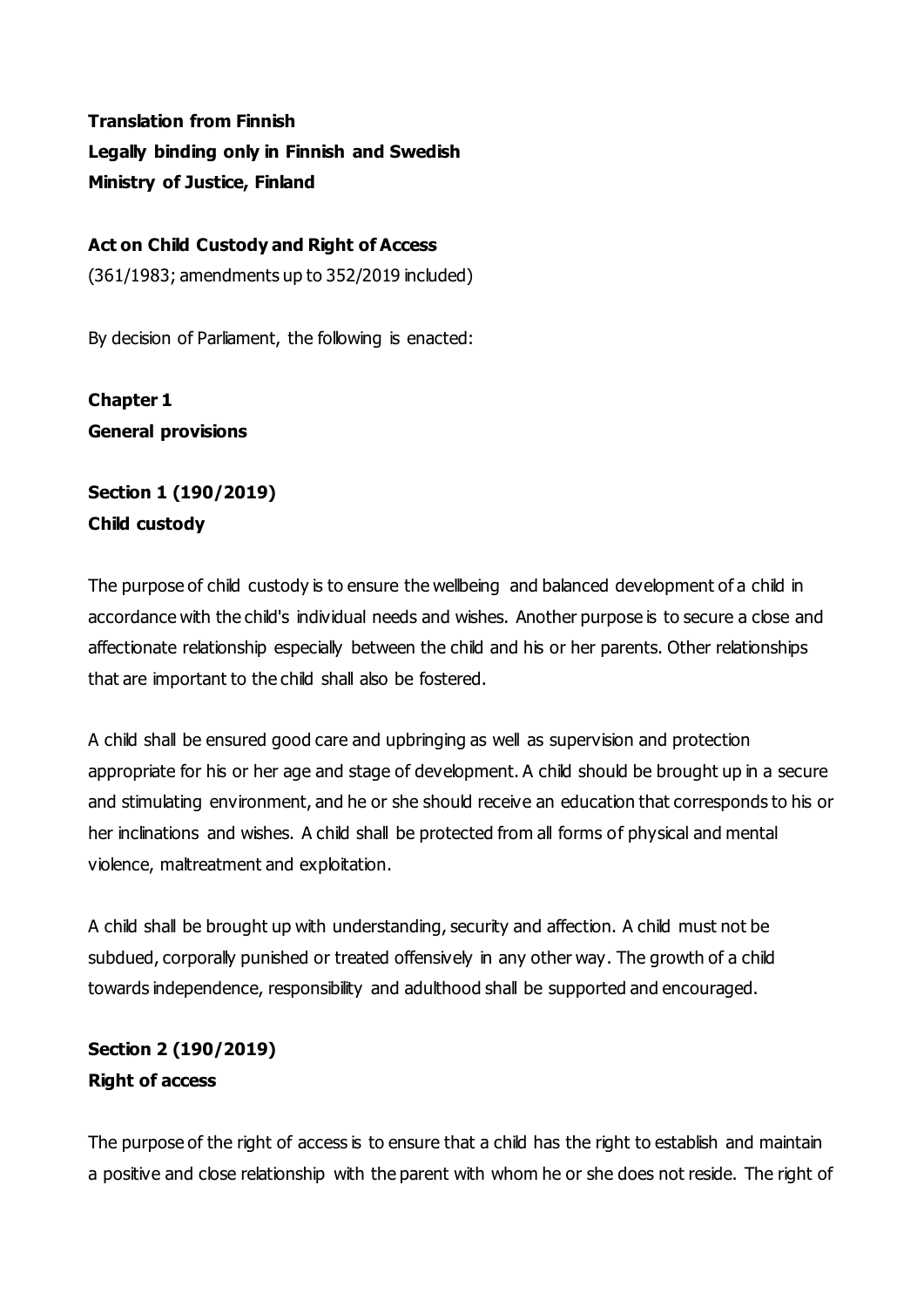access includes the right of the child to visit this parent's home from time to time or to meet with the parent somewhere else or to keep in touch with him or her in some other manner.

Both of the child's parents shall, for their part, contribute to the realisation of the right of access. In his or her parenting task, a parent shall avoid any behaviour that is likely to cause detriment to the relationship between the child and the other parent.

Provisions on the child's right to meet with some other person than his or her parent are laid down in section 9c.

# **Section 3 (352/2019) Custodians of a child**

The parents of a child or other persons who have been awarded custody of a child are the custodians of the child.

Custody ends when the child attains the age of 18 years.

# **Section 4 (190/2019) Duties of custodians**

The custodian of a child shall ensure the child's wellbeing and development as provided in section 1. For this purpose, the custodian has the right to decide on the care, upbringing, education, place of residence, hobbies, and other personal matters of the child.

Before making a decision concerning a child's personal matter, the custodian shall discuss the matter with the child, if this is possible considering the age and stage of development of the child and the nature of the matter. When making a decision, the custodian shall take the views and wishes of the child into consideration.

The custodian shall tell the child about decisions concerning him or her and other matters affecting the child's life in a manner appropriate for the child's age and stage of development.

The custodian represents the child in matters concerning his or her person, unless otherwise provided by law.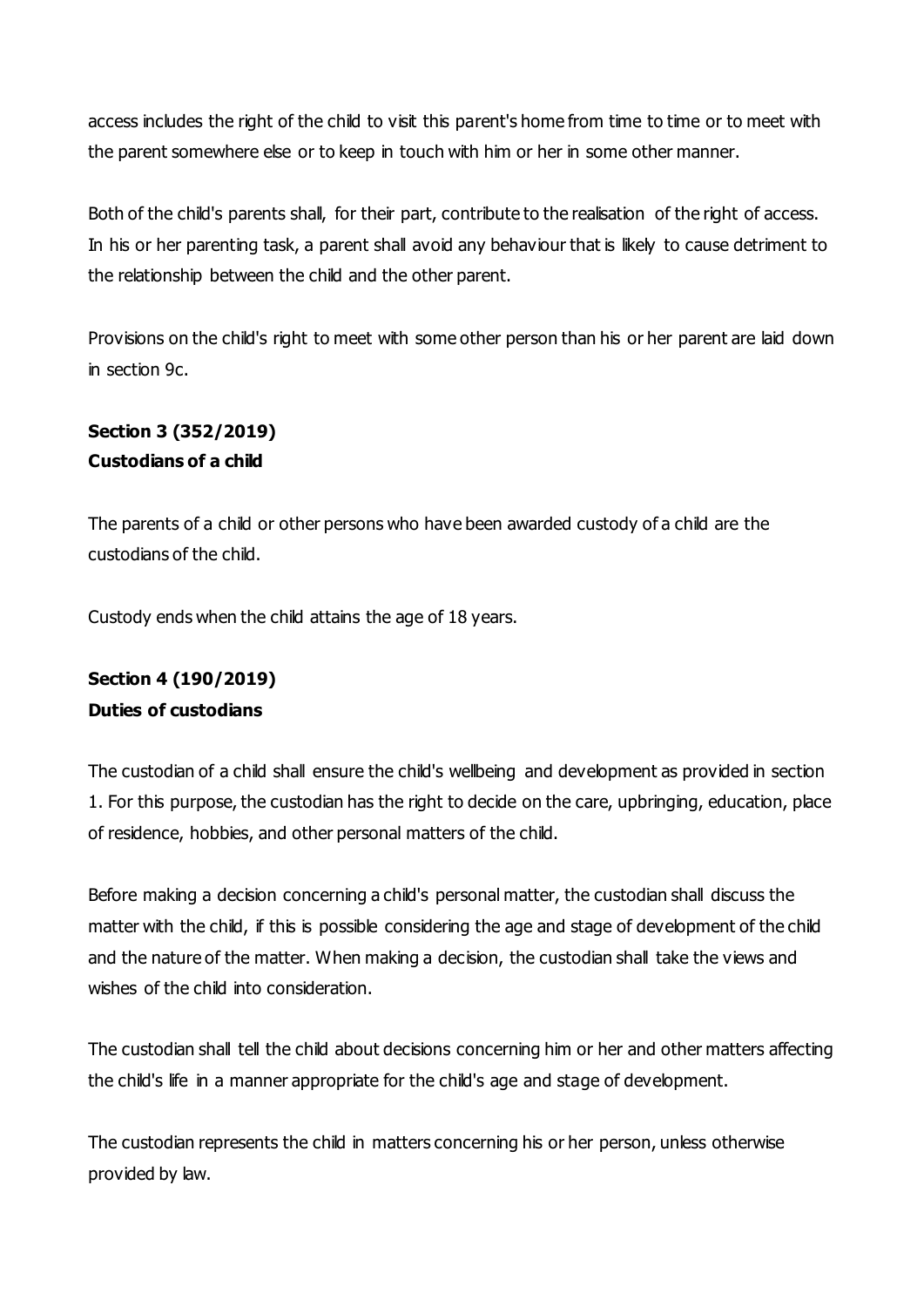# **Section 5 Joint exercise of custody**

The custodians of a child are jointly responsible for the duties inherent in custody and make the decisions concerning the child together, unless otherwise provided or ordered.

If one of the custodians cannot participate in the decision-making concerning the child due to travel, illness or another reason and a delay in the decision-making would be detrimental, the consent of this person is not necessary. However, the custodians may only make a joint decision on a matter that is of great significance for the future of the child, unless the best interests of the child manifestly require otherwise.

# **Section 5a (190/2019) Duty to notify of an intention to move**

A parent of a child shall notify the other parent of his or her intention to move, if the move would have an impact on the realisation of child custody or right of access. If the custody of a child has been awarded to some other person than a parent of the child, this person shall, under the same conditions, notify the parents if he or she intends to move and the parents shall notify this person if they intend to move.

The notification shall be made well in advance and, if possible, at least three months before the intended move.

A notification need not be made, if this is necessary to avert an immediate and serious threat to the life, health or liberty of the child or the person who will move.

Provisions on the procedure to be followed when changing the place of residence of a child who has two or more custodians are laid down in section 5.

# **Section 5b (190/2017) Disqualification of a custodian**

The custodian shall not represent a child in a matter where the opposing party is the custodian himself or herself, a person who the custodian represents, or the other custodian of the child. The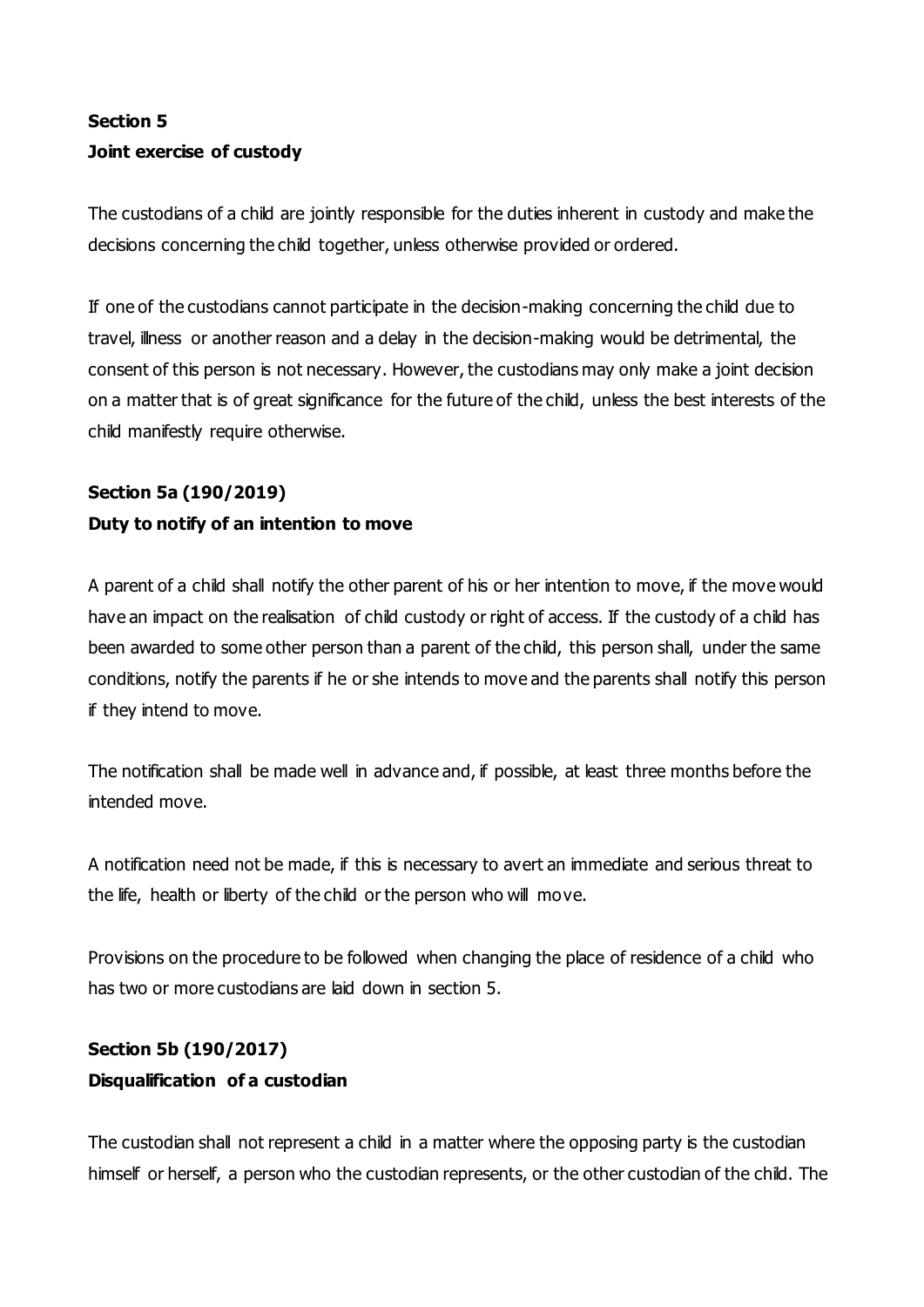custodian shall not represent the child either if the interests of the custodian and the child could be in conflict for some other reason.

### **Section 5c (190/2019)**

## **Designating a guardian to substitute for a custodian**

A guardian may be designated for a child to represent him or her in a matter concerning the person of the child instead of a custodian if:

1) the custodian is, due to disqualification, illness or some other reason, prevented from representing the child; and

2) designating a guardian is necessary to resolve the matter or otherwise to safeguard the best interests of the child.

In other respects, the provisions concerning a substitute for a guardian laid down in the Guardianship Services Act (442/1999) apply to a guardian designated to substitute for a custodian.

## **Chapter 2**

### **Custodians and right of access**

# **Section 6 (190/2019)**

### **Custodians by virtue of the birth of a child**

If the parents of a child are married to each other at the time of the child's birth, they both are custodians of the child. If the parents are not married to each other at the time of the child's birth, the mother who gave birth to the child is the custodian of the child.

If one of the parents has sole custody of a child and the parents marry each other, the other parent also becomes a custodian of the child.

## **Section 6a (190/2019) Impact of certain parenthood-related decisions on child custody**

If parenthood has been acknowledged before the birth of the child in the manner referred to in section 16 of the Paternity Act (11/2015) or section 14 of the Maternity Act (253/2018), the person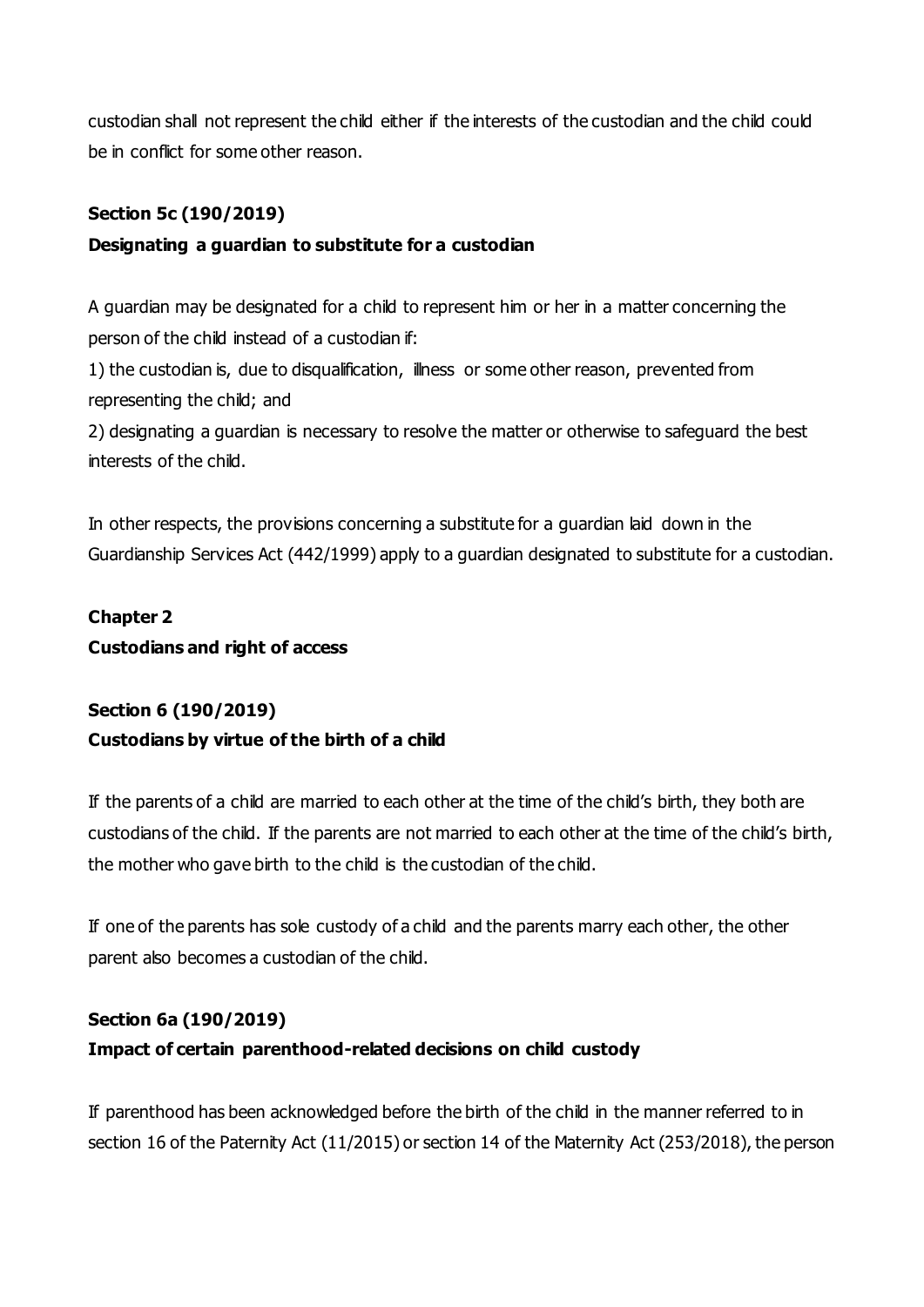who has acknowledged parenthood becomes a custodian of the child once parenthood has been established.

If the mother who gave birth to the child is the sole custodian of a child and marries a person who is subsequently established as a parent of the child, this parent also becomes a custodian of the child once parenthood has been established.

If a parent's custody of a child is based on section 6 or subsection 1 or 2 of this section, he or she shall no longer have custody of the child if his or her parenthood is annulled.

# **Section 7 (190/2019) Child custody agreement**

The parents may agree that:

1) child custody is awarded to both parents jointly or to one parent alone; 2) the parent who does not have custody of the child has the same right as the custodian to receive confidential information concerning the child from authorities and private service providers either in all matters or in certain matters specified in the agreement; 3) the child resides with one of the parents, if the parents do not live together; 4) the child resides alternately with each parent (alternating residence).

The parents may agree with a third person that:

1) child custody is awarded to this person in addition to the parents or one of the parents; or that 2) this person has the same right as the custodians to receive confidential information concerning the child from authorities and private service providers either in all matters or in certain matters specified in the agreement.

The parents may agree with a custodian referred to in subsection 2, paragraph 1 that:

1) the child resides with this custodian; or that

2) the child resides alternately with his or her parents or one of his or her parents and the custodian in question.

If a child has only one parent, this parent may also conclude an agreement referred to in subsection 2 with a third person and an agreement referred to in subsection 3 with another custodian.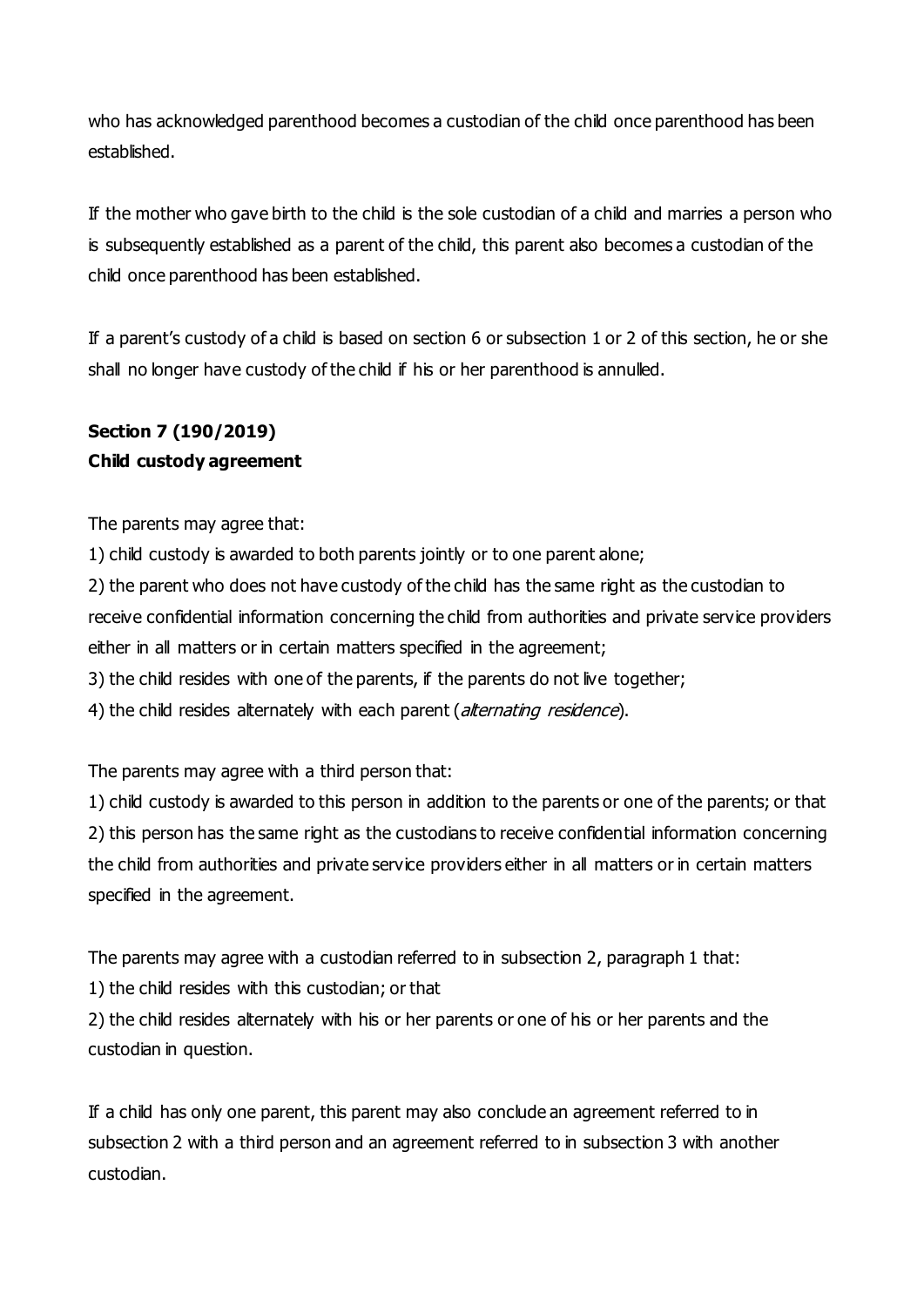If a child has two or more custodians, they may agree on the mutual division of responsibilities between them.

# **Section 7a (190/2019) Agreement on right of access**

The parents may agree that a child has the right to maintain contact and meet with the parent with whom he or she does not reside.

If a child has only one parent, this parent may conclude an agreement referred to in subsection 1 with a person who has custody of the child in addition to the parent.

Provisions on agreements concerning supported or supervised meetings or supervised exchanges are laid down in section 9b.

### **Section 7b (190/2019)**

## **Agreement on the conditions for alternating residence and right of access**

An agreement concerning alternating residence or right of access shall include more detailed conditions for the alternating residence, meeting and visiting.

An agreement concerning alternating residence shall state which one of the homes will be indicated as the child's official place of residence.

Where necessary, the agreement may also state how the responsibility for transportation or travel costs related to alternating residence or right of access is divided between the parties.

# **Section 8 (190/2019) Confirmation of agreements**

An agreement on child custody and right of access shall be made in writing, and it shall be submitted for confirmation to the social welfare board or another body responsible for social services, hereinafter *the social welfare board*, in the municipality where the child is habitually resident. The National Institute for Health and Welfare approves the template for the agreement form.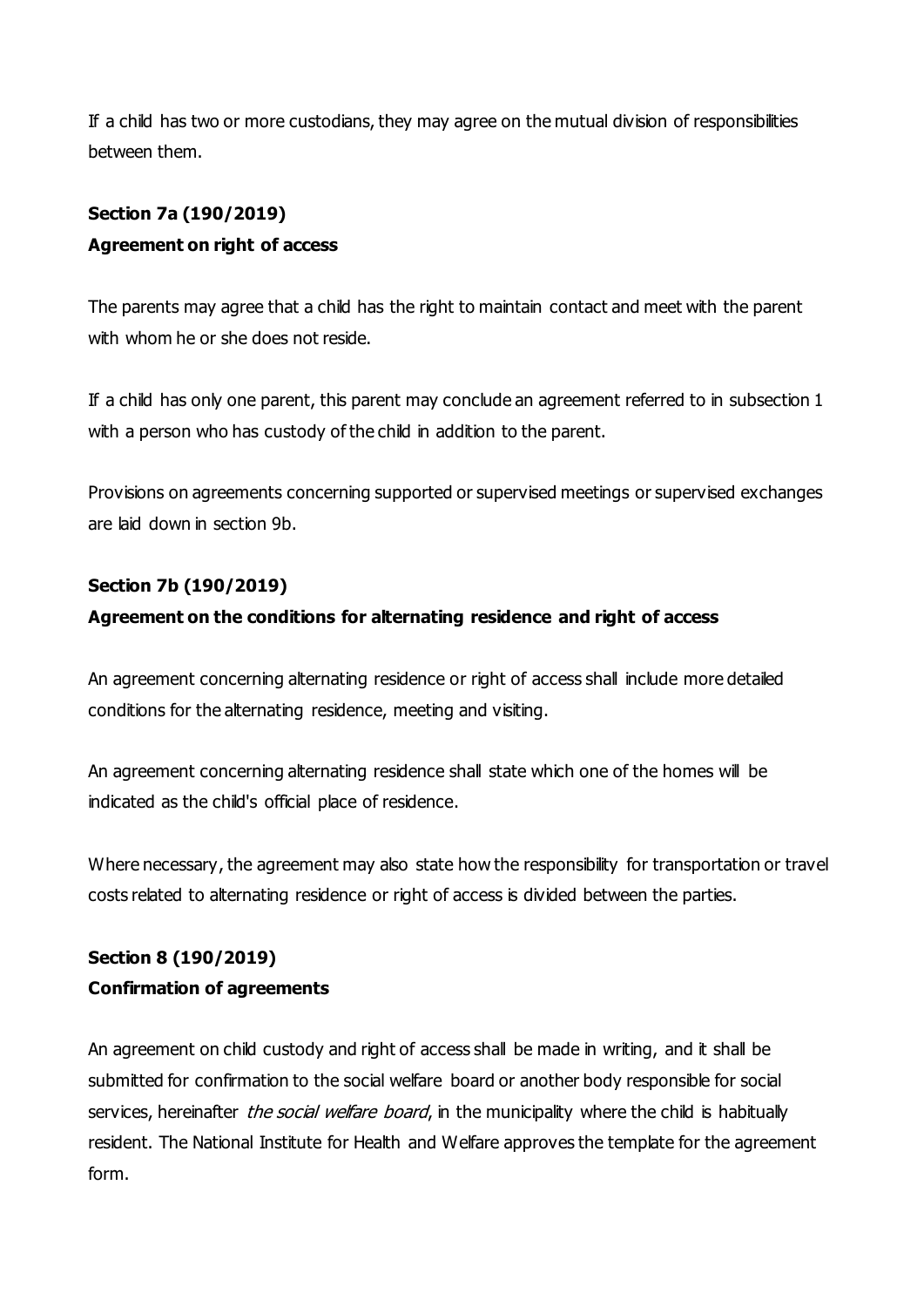If the child is not habitually resident in Finland, the agreement shall be submitted to the social welfare board in the municipality where the child last was habitually resident in Finland or, if the child has never been habitually resident in Finland, to the social welfare board in the municipality where the parents of the child or one of the parents is habitually resident. If the competent social welfare board cannot be determined in accordance with the provisions above, the agreement shall be submitted to the social welfare board of the City of Helsinki.

When considering whether an agreement may be confirmed, the social welfare board shall take the best interests, wishes and views of the child into consideration in accordance with the provisions of sections 10 and 11. A child supervisor or another person assigned to prepare the confirmation of agreements shall have a personal discussion with the child, if the child consents to this and this is necessary in order to find out the child's wishes and views. An agreement shall not be confirmed if neither of the parents has custody of the child.

For an agreement to be confirmed, the consent of the following persons is required:

1) a person who has custody of the child in addition to the parents or a parent;

2) a person for whom a right to receive confidential information concerning the child has been confirmed, if the agreement interferes with this right;

3) a person who is particularly close to the child, as referred to in section 9c, if the agreement may affect the realisation of the confirmed right of access.

An agreement confirmed by the social welfare board is valid and enforceable similarly to a final court decision.

### **Section 8a (190/2019)**

Section 8a was repealed by Act 190/2019 that enters into force on 1 December 2019.

### **Section 9 (190/2019)**

### **Court decision on child custody and right of access**

A court may order that:

1) child custody be awarded to both parents jointly or to one parent alone;

2) child custody be awarded to one or more persons who have consented to this in addition to or instead of a parent or the parents;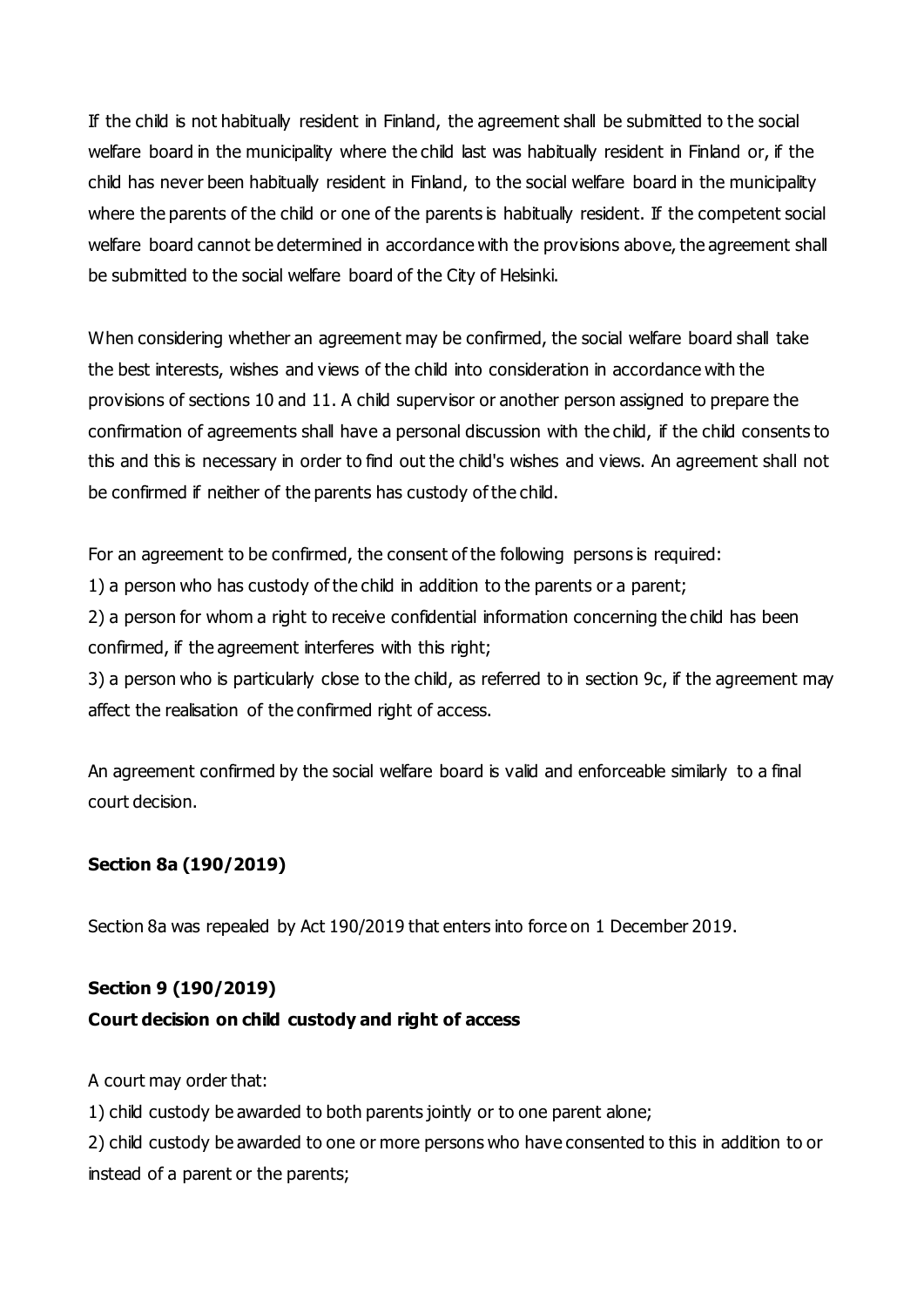3) the parent who does not have custody of the child or another person who has consented to this have the same right as the custodian to receive confidential information concerning the child from authorities and private service providers either in all matters or in certain matters specified in the decision.

In addition, a court may order that:

1) the child shall reside with one of his or her parents, if the parents do not reside together;

2) the child shall reside with a custodian referred to in subsection 1, paragraph 2;

3) the child shall reside alternately with each parent;

4) the child shall alternately reside with his or her parents or one parent and a custodian referred to in subsection 1, paragraph 2;

5) the child shall have the right to maintain contact and meet with the parent with whom he or she does not reside.

If the parents or one of them has custody of their child, a court may award the custody of the child to one or several other persons instead of the parents in accordance with subsection 1, paragraph 2 only if there are very serious grounds related to the best interests of the child for this.

Where necessary, a court may issue orders on the duties, rights and obligations of the custodians and, if a child has two or more custodians, a court may decide on the division of responsibilities between them.

#### **Section 9a (190/2019)**

#### **Further provisions on alternating residence and right of access**

When deciding on alternating residence or right of access, a court shall issue more detailed orders on the conditions for the alternating residence or meeting and visiting.

Before making a decision on alternating residence, the court shall, on its own initiative, consider how the decision would affect the child's place of residence as defined in the Municipality of Residence Act (201/1994). The court shall order which one of the child's homes will be indicated as the child's official place of residence.

Where necessary, the court may also order how the responsibility for transportation or travel costs related to alternating residence or right of access is divided between the parties concerned. When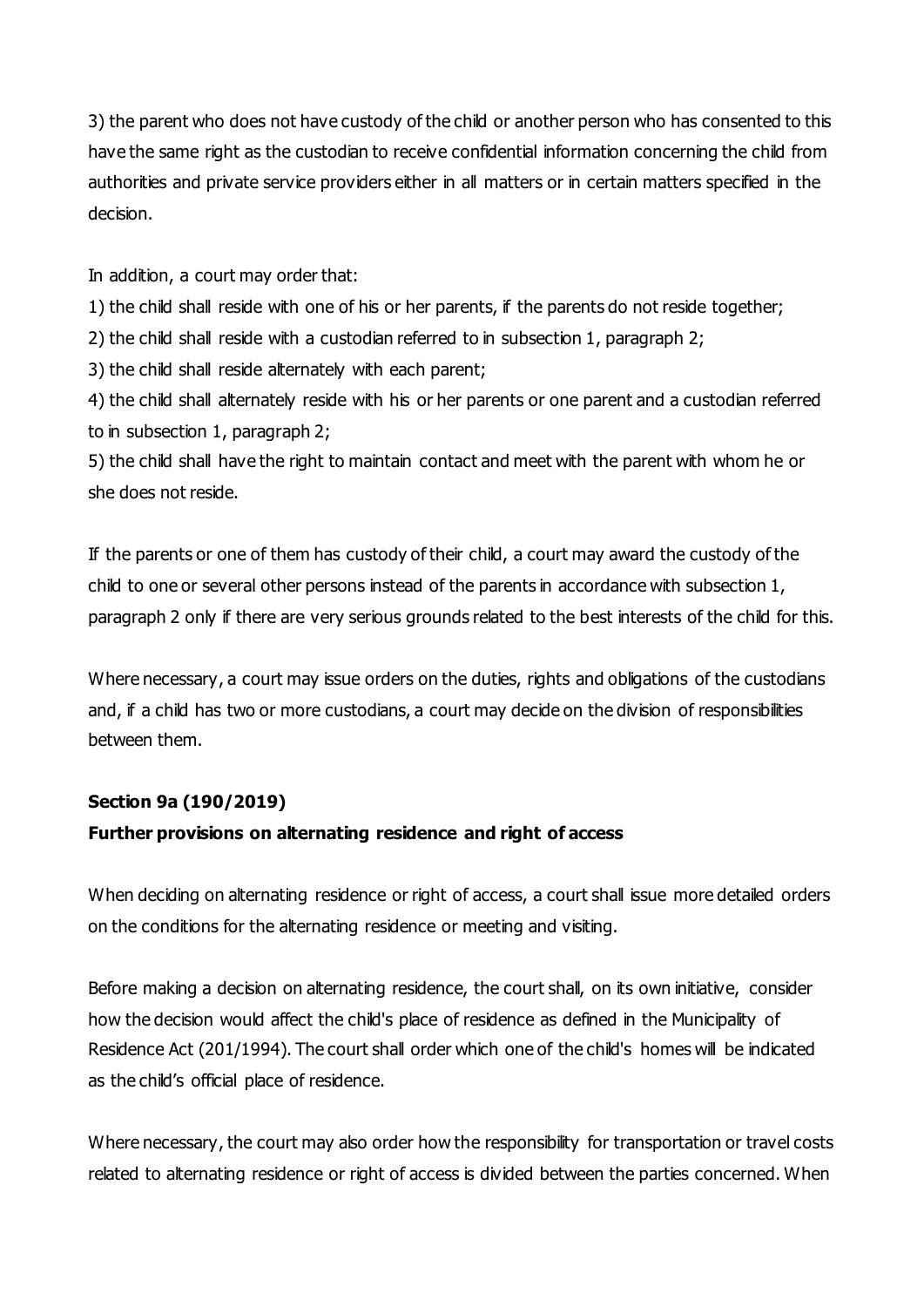considering the division of responsibilities, the parties' ability to be responsible for transportation or costs as well as any other circumstances shall be taken into consideration.

#### **Section 9b (190/2019)**

### **Supported and supervised meetings and supervised exchanges**

The parents may agree that meetings between a child and a parent take place as supported or supervised meetings or that the meetings are started and ended under supervision (supervised exchanges). The social welfare board may confirm such an agreement in the manner provided in section 8, if support or supervision is necessary for a justified reason related to the best interests of the child. An agreement concerning supervised meetings can be confirmed only if supported meetings or supervised exchanges are not enough to safeguard the best interests of the child.

Under the same conditions as the social welfare board may confirm an agreement, a court may decide that meetings shall take place as supported or supervised meetings or with supervised exchanges.

If there are reasonable grounds to suspect that a child will be wrongfully removed from the country, a court may order that a supervised meeting may only take place if the parent whom the child has the right to meet hands over his or her own valid passport and the child's valid passport that is in his or her possession and any other travel documents to the supervisor for the duration of the meeting.

Provisions on the arrangement of supported and supervised meetings and supervised exchanges are laid down in the Social Welfare Act (1301/2014).

### **Section 9c (190/2019)**

### **Right of a child to meet with some other person than his or her parent**

It can be confirmed that a child has the right to meet with a person who is particularly close to him or her and with whom the child has an established relationship comparable to the child-parent relationship may be confirmed. The right of access is confirmed by court decision.

In other respects, the provisions on the right of access between a child and a parent apply to the confirmation and implementation of the right of access referred to in this section.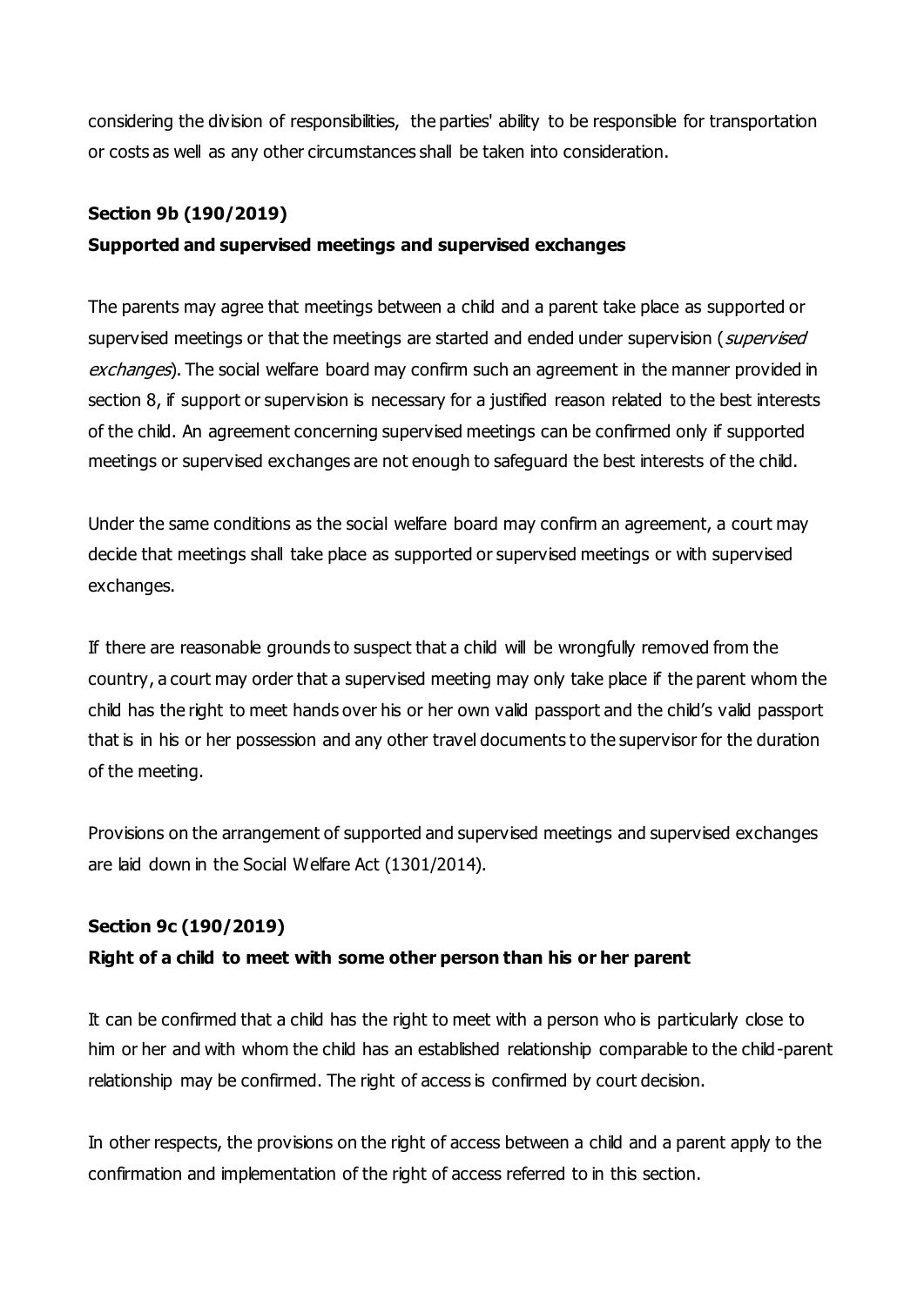# **Section 9d (190/2019) Securing right of access**

When making a decision on right of access, a court may impose a conditional fine to oblige a parent or a custodian with whom the child resides to allow meetings and take any other necessary measures to arrange meetings in the manner specified in the decision, if there is reason to suspect, based on the earlier behaviour of this parent or custodian, that he or she would not voluntarily comply with the decision on the right of access. In other respects, the provisions of sections 18, 20 and 28 of the Act on the Enforcement of Decisions on Child Custody and Right of Access (619/1996) apply to the imposition of a conditional fine.

Payment of a conditional fine imposed in accordance with this section may be ordered in compliance with the provisions of the Act on the Enforcement of Decisions on Child Custody and Right of Access.

#### **Section 10 (190/2019)**

### **Decision in a matter concerning child custody and right of access**

A matter concerning child custody and right of access shall, first and foremost, be decided in accordance with the best interests of the child. To this end, special attention shall be paid to how the objectives of child custody and right of access specified in sections 1 and 2 can in future be met in the best possible way.

When deciding whether child custody is to be awarded to both parents jointly or to one parent alone, special attention shall be paid, in addition to what is provided in subsection 1, to the parents' ability to give priority to the child's needs over the conflicts between the parents.

When deciding on the child's residence and right of access, special attention shall be paid, in addition to what is provided in subsection 1, to the child's age and stage of development, his or her character and inclinations, his or her possible special needs, the distance between the parents' places of residence, and the parents' ability to bear joint responsibility for matters concerning the child and to protect the child from all forms of violence in the manner referred to in section 1.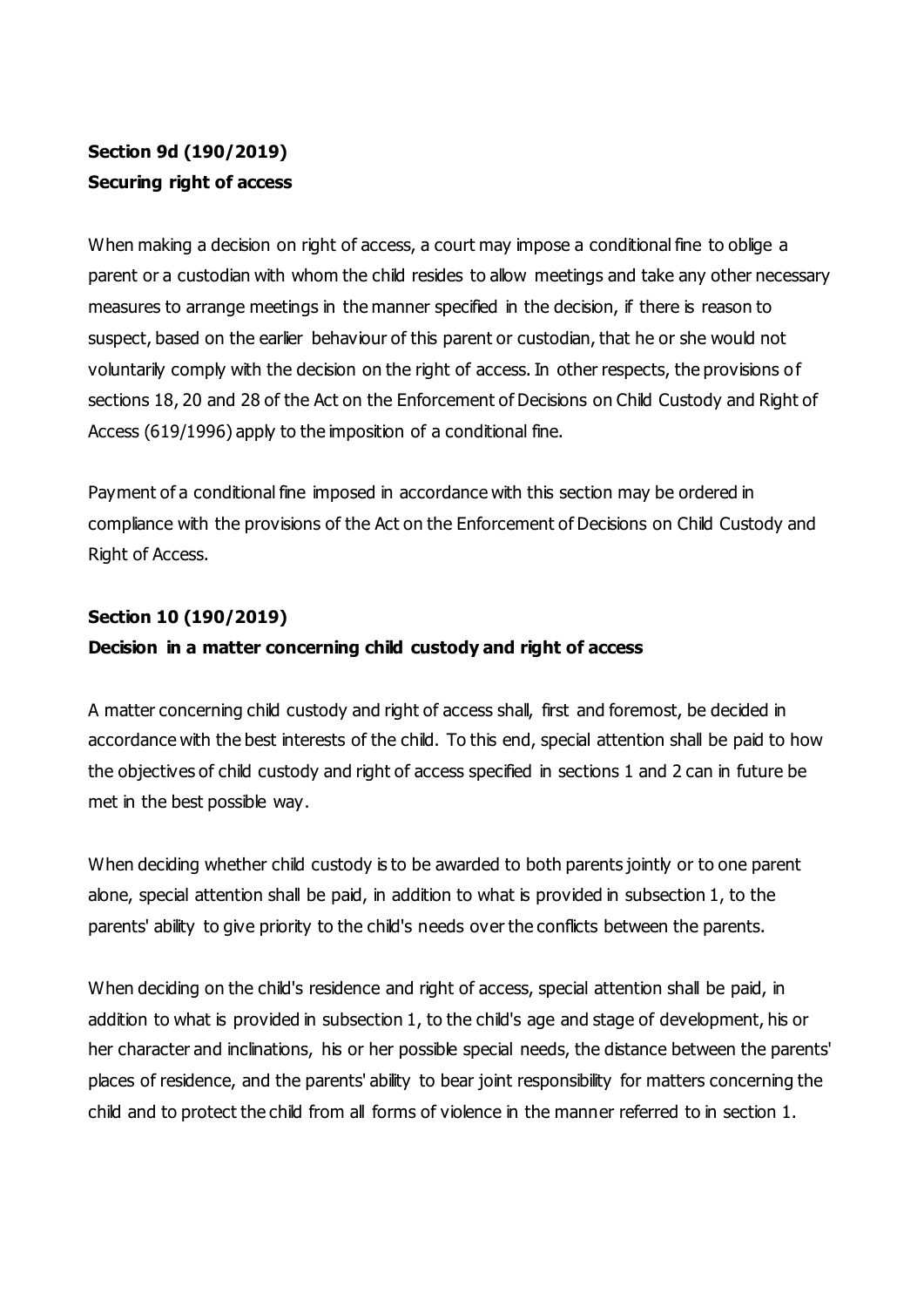The decision in a matter concerning right of access, the child's residence with his or her parent, or the award of custody to one parent alone or to both parents jointly shall be made in accordance with what has been agreed upon between the parents, if one or both of them are the child's custodians and there is no reason to believe that the decision would be contrary to the best interests of the child.

# **Section 11 (190/2019) Ascertaining the child's views**

In a matter concerning child custody and right of access, the child's own wishes and views shall be ascertained and taken into account in so far as this is possible considering the age and stage of development of the child.

The views of the child shall be ascertained tactfully and in a manner that takes the child's stage of development into consideration and does not harm the relationship between the child and his or her parents. The purpose of ascertaining the child's views and the related procedure shall be explained to the child.

### **Section 11a (190/2019)**

### **Deciding on child custody and right of access during placement in care**

Provisions on deciding a matter concerning child custody and right of access when a child has been taken into care are laid down in section 46 of the Child Welfare Act (417/2007). If it is unnecessary, with regard to the best interests of the child, to make a decision in such a matter because the child is placed in care, the social welfare board need not confirm the agreement or the court may reject the petition.

The existence of an agreement confirmed by the social welfare board or a decision issued by a court does not affect the taking into care or its contents.

Provisions on the court's right to obtain information concerning a child from social welfare authorities are laid down in section 18 of the Act on the Status and Rights of Social Welfare Clients (812/2000).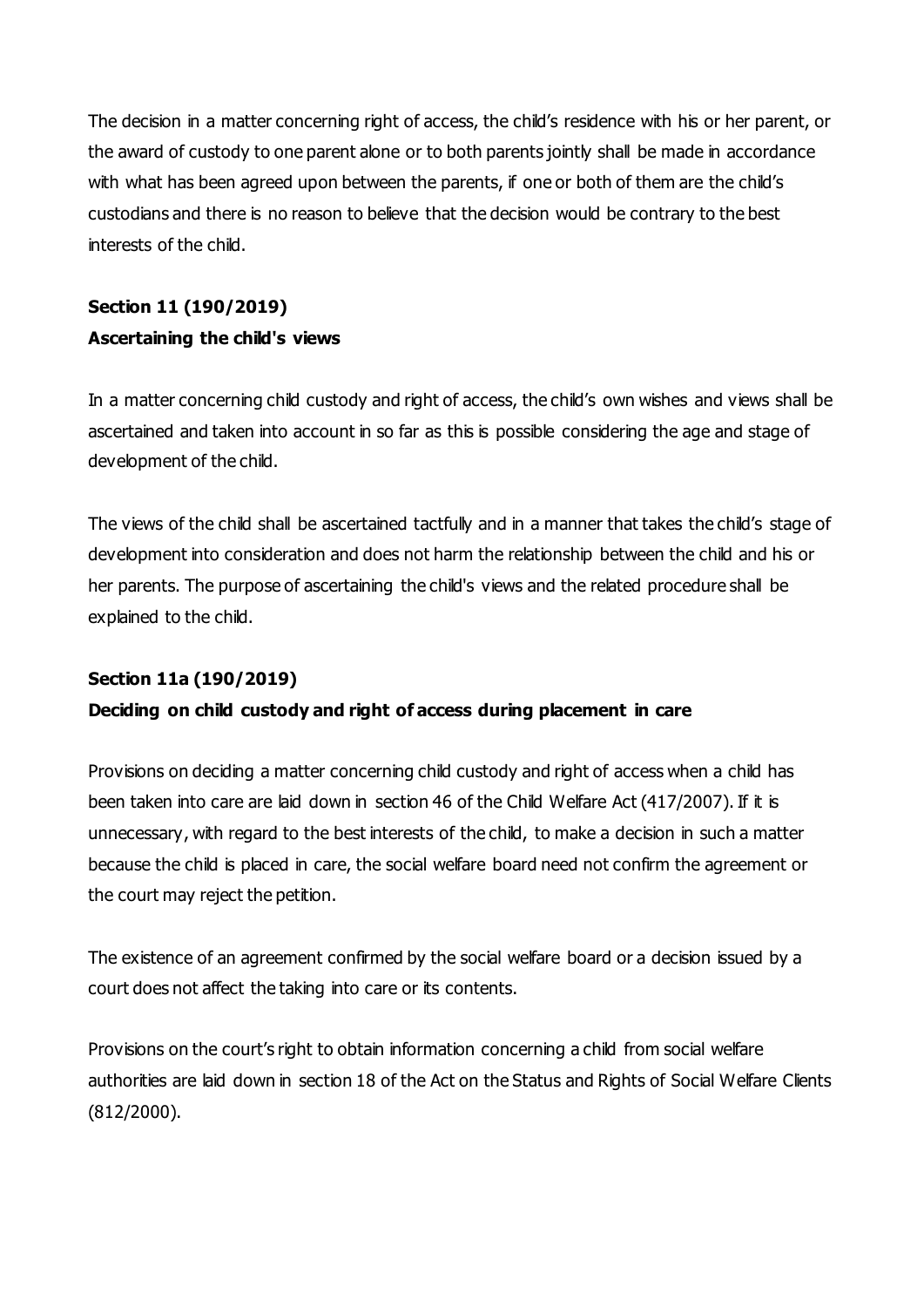#### **Section 12**

#### **Amendments to agreements and decisions**

An agreement confirmed by the social welfare board or a court decision on child custody and right of access may be amended, if the circumstances have changed since the confirmation of the agreement or the issue of the decision or if there is some other reason for this.

# **Chapter 3 Court proceedings**

## **Section 13 (155/2009) Forum**

Provisions on the competent court in matters concerning child custody and right of access are laid down in chapter 10 of the Code of Judicial Procedure.

# **Section 14 (190/2019) Institution of matters and right of action**

A matter concerning child custody or right of access is instituted by way of petition that can be submitted jointly by both parents of a child, by one parent alone, by a custodian of the child, or by the social welfare board.

If a child has no custodian because the custodian has died, the petition may also be submitted by a relative or another person close to the child.

In addition to the persons and bodies referred to in subsections 1 and 2, a person for whom a right to receive confidential information concerning the child has been confirmed may submit a petition, if the petition concerns an amendment to this right. A person who is particularly close to the child, as referred to in section 9c, may also submit a petition in addition to the persons and bodies referred to in subsection 1 and 2, if the petition concerns the child's right to meet this person.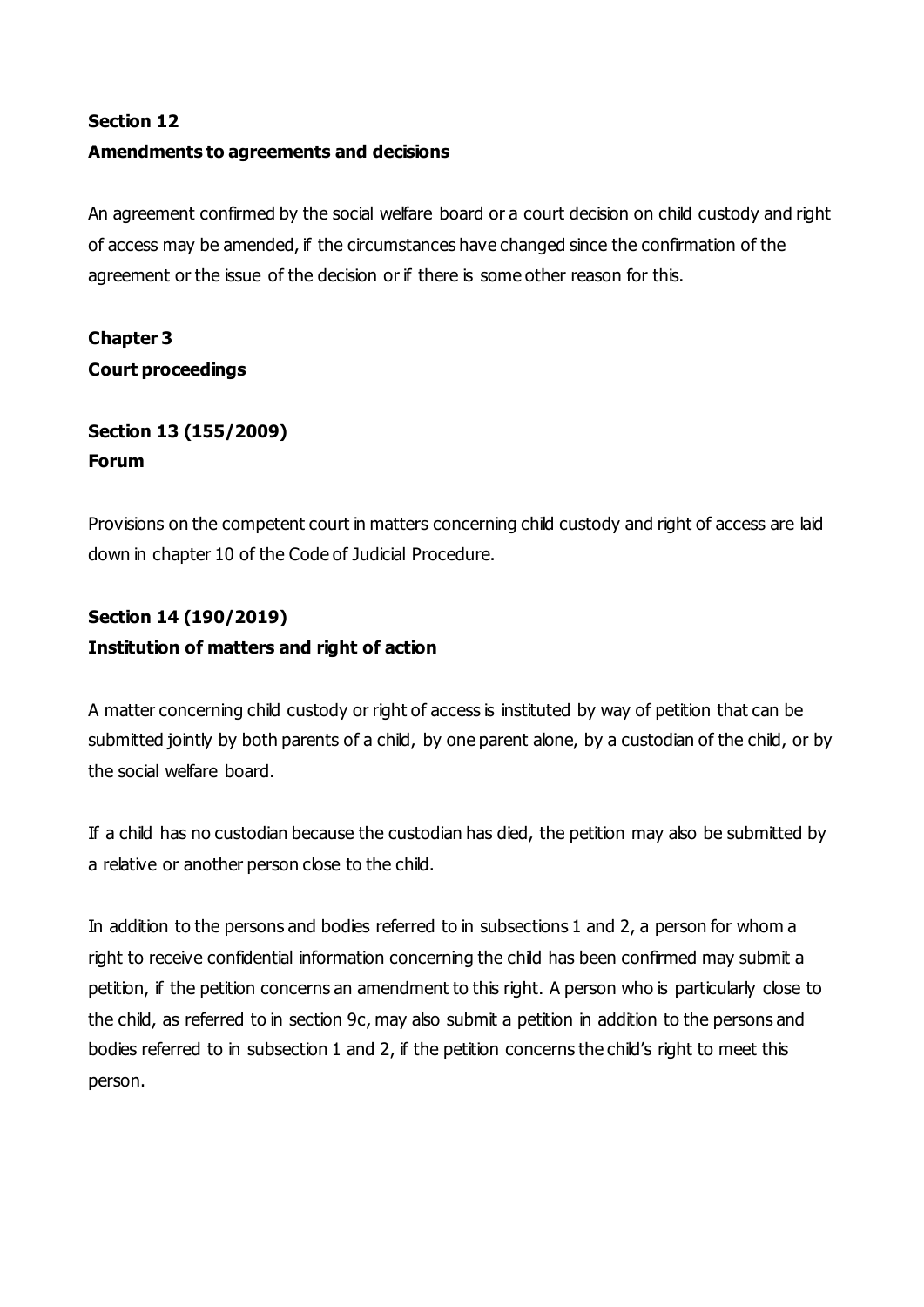In connection with a petition in a case concerning child custody or right of access, a claim for the confirmation of maintenance payable to the child or for the modification of confirmed maintenance may also be presented.

### **Section 14a (190/2019)**

#### **Rejection of petition in written procedure**

If it is evident based on a petition, any possible written statements issued due to the petition, or earlier decisions in the case that there are no grounds for amending an agreement or a decision cannot be amended, the petition shall be rejected in written procedure.

# **Section 14b (190/2019)**

### **Consideration without undue delay**

A case concerning child custody or right of access shall be considered promptly. If a case is to be considered in a district court session, the first session shall be arranged without undue delay.

# **Section 15 (190/2019) Hearing of parties concerned**

When considering a case concerning child custody or right of access, the court shall give the parents and custodians of the child an opportunity to be heard.

The following persons shall also be given an opportunity to be heard:

1) a person for whom a right to receive confidential information concerning the child has been confirmed, if the petition concerns a potential amendment to this right;

2) a person who is particularly close to the child, as referred to in section 9c, if the petition concerns confirmation of the right of access referred to in the said section or if the decision to be issued in the matter may affect the realisation of right of access already confirmed.

An opportunity to be heard need not, however, be given if a notice of the opportunity to be heard should be served on the person concerned by way of a public notice referred to in chapter 11, section 9 of the Code of Judicial Procedure.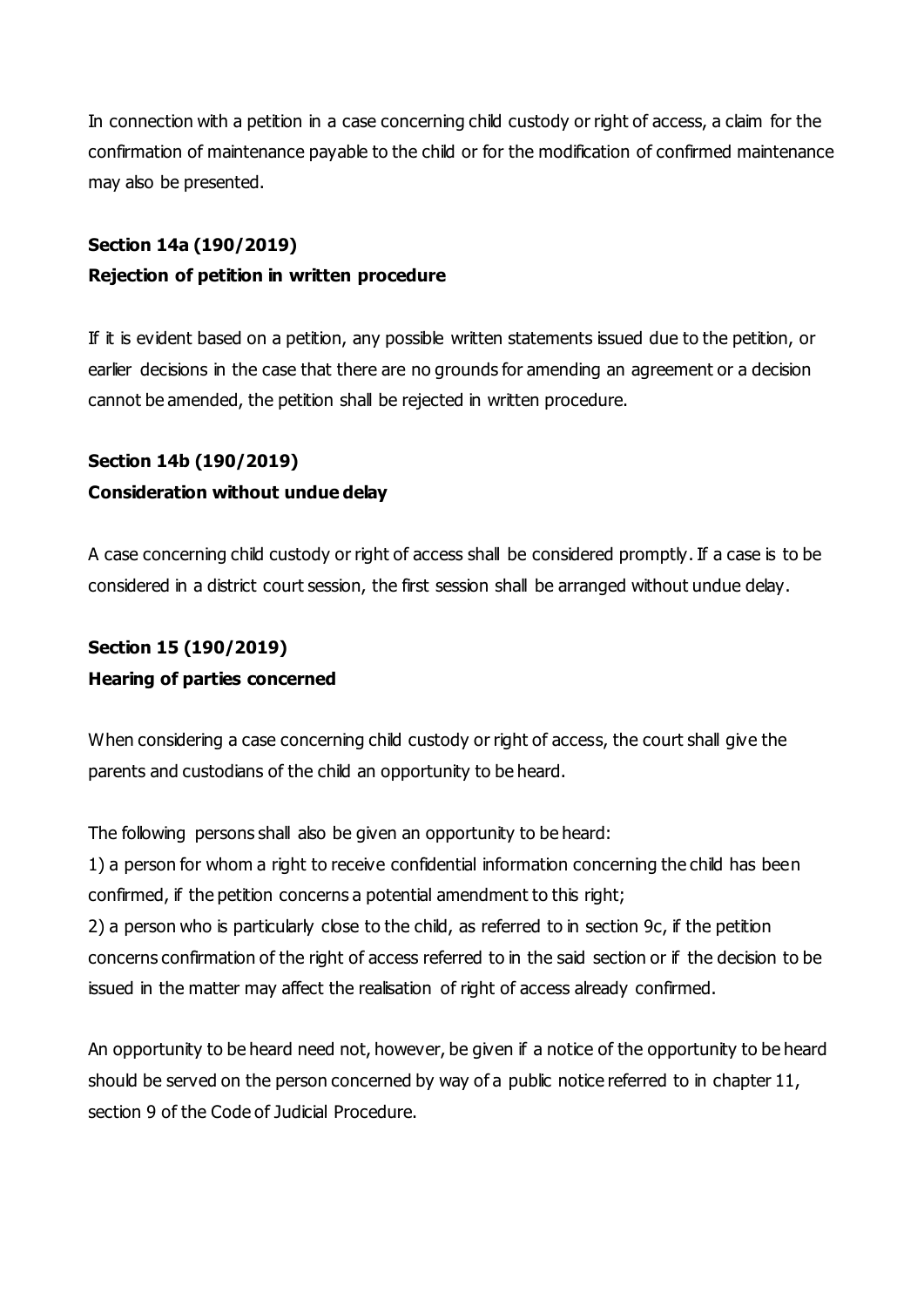# **Section 15a (190/2019) Hearing of a child in court**

In order to ascertain the wishes and views of a child, the child may be heard in court in person, if this is necessary for resolving the case and the child requests it or consents to it. Children under 12 years of age may, however, be heard in person only if the hearing is absolutely necessary for resolving the case and it is estimated that the hearing will not cause the child any significant harm.

In court, a child may be heard in person in the main hearing or in some other manner deemed appropriate by the court. The court may use an expert assistant referred to in section 17b to assist the child in the hearing. A child may be heard in person with nobody else but one or more members of the court present, if this is necessary to protect the child or to find out the child's independent opinion. The hearing of a child may be audio-recorded.

If a child is heard without other parties to the case being present, the parties shall be given an opportunity to listen to the recording of the hearing or given an account of the circumstances brought up in the hearing in so far as they may affect the decision in the case. They shall also be given an opportunity to issue a statement on the circumstances brought up in the hearing of the child.

# **Section 16 (190/2019) Obtaining a report from social welfare board**

In a case concerning child custody or right of access, the court shall, where necessary, obtain a report from the social welfare board of the municipality where the child or his or her parents or another party to the matter is habitually resident. If such a person is not habitually resident in Finland, the report shall be obtained from the social welfare board of the municipality where the person is residing. When requesting a report, the court shall specify the questions that particularly need to be looked into.

The purpose of the report is to provide the court with information about the family's situation, the child's living conditions, and other circumstances affecting the resolution of the case. If it turns out in the course of drawing up the report that the case could be resolved by an agreement confirmed by the social welfare board, the social welfare board shall provide the parties with any necessary assistance in drawing up such an agreement.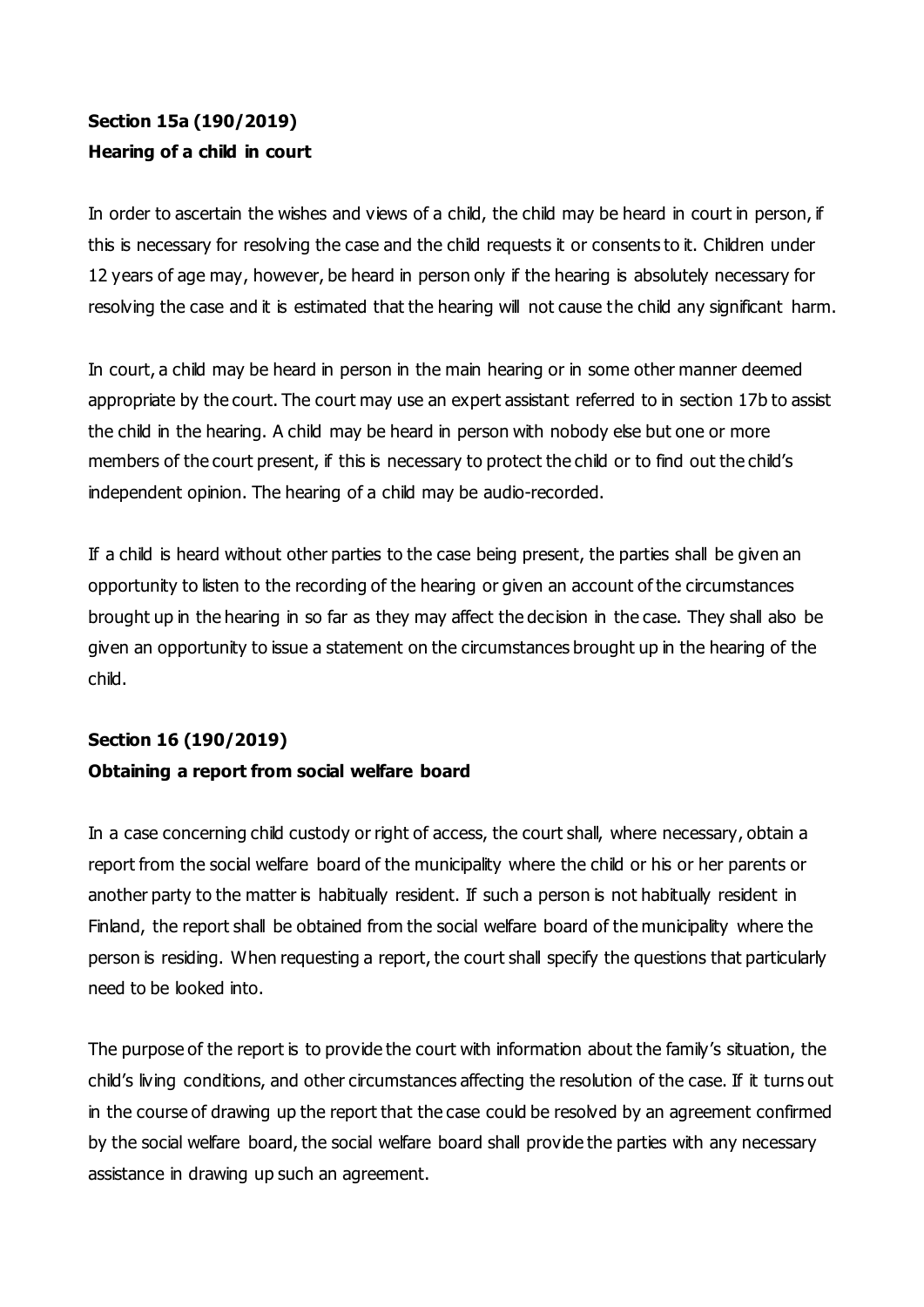The author of the report shall personally discuss with the child if this is possible considering the age and stage of development of the child and the child consents to this, unless a discussion is manifestly unnecessary. The purpose of the discussion is to ascertain the child's own wishes and views as provided in section 11.

The court shall set a time limit for submitting the report. If the court considers that the report provided by the social welfare board is incomplete, or if new circumstances requiring further clarification have emerged during the consideration of the case, the court may request the social welfare board to supplement the previous report or to provide an additional report.

In the report and court proceedings concerning the matter, confidential information may also be disclosed in accordance with the provisions of section 18, subsection 1, section 19, and section 27, subsections 2−4 of the Act on the Status and Rights of Social Welfare Clients.

# **Section 16a (190/2019) Hearing of the author of a report**

The court shall summon the author of a report referred to in section 16 to be heard orally in court if:

1) the court considers this necessary for the purpose of determining the best interests or views of the child or for some other reason; or

2) a party to the matter requests this and the hearing is not manifestly unnecessary.

The provisions concerning the summoning of an expert laid down in chapter 17, sections 41 and 42 of the Code of Judicial Procedure apply to the summoning of the author of the report.

## **Section 17 (190/2019) Interim orders**

When a case concerning child custody or right of access is pending in a court, the court may issue an interim order concerning the child's residence and right of access. A conditional fine cannot be imposed to enforce an interim order concerning right of access. A court may, for a special reason, issue an interim order determining to whom the custody of the child is awarded and who has the right to receive confidential information concerning the child. An interim order may be issued without hearing the persons referred to in section 15, if the case cannot be delayed.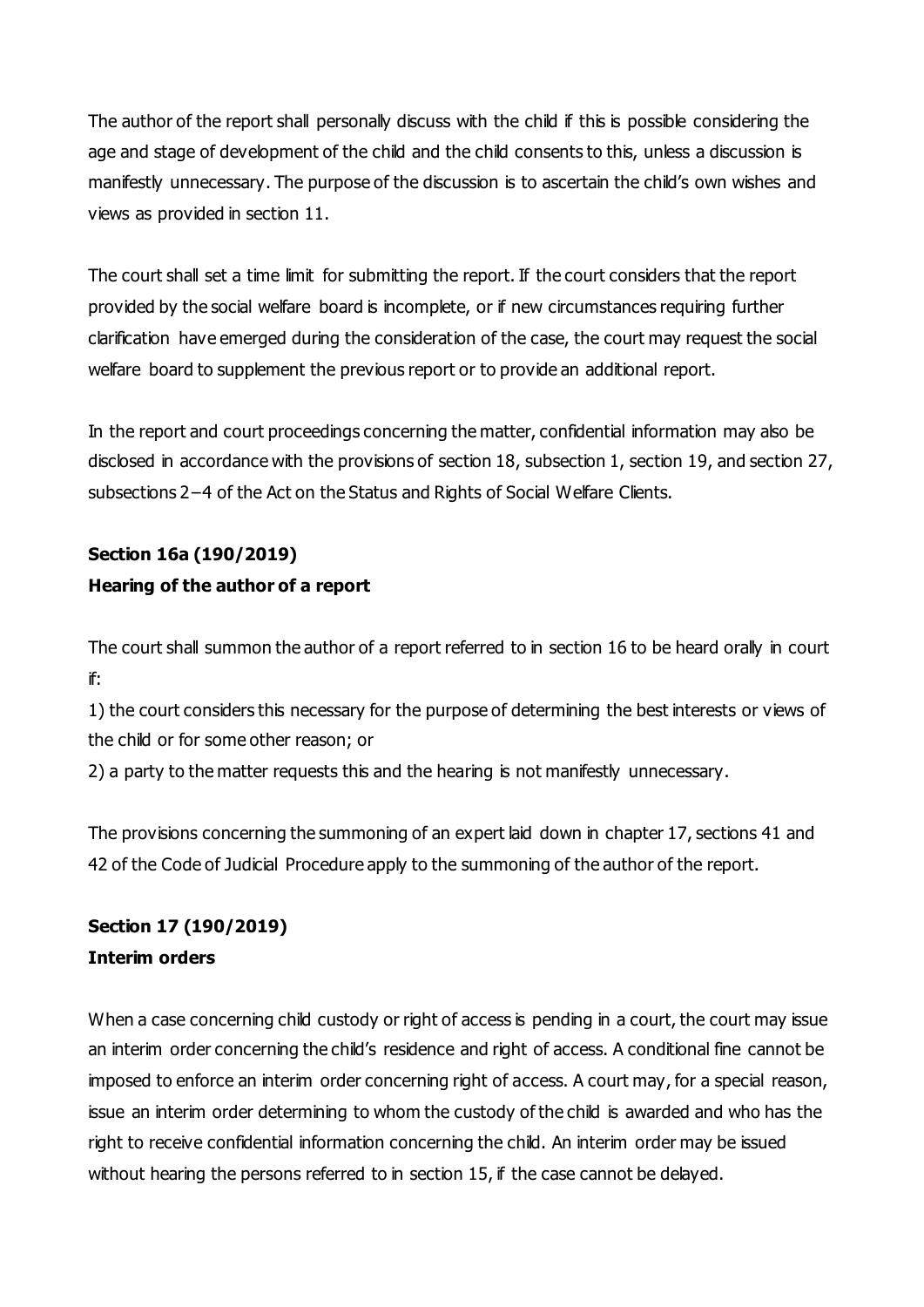In connection with the consideration of a case concerning child custody and right of access, the court may also issue an interim order concerning the maintenance payable to the child, if this is necessary to secure the maintenance of the child.

An interim order issued by a court is not subject to appeal.

An interim order is in force until the court makes the final decision on the matter, unless the order is repealed or amended prior to this.

# **Chapter 3a (315/2014) Court mediation in disputes concerning child custody and right of access**

## **Section 17a (315/2014) Application of the Court Mediation Act**

The Act on Mediation in Civil Matters and Confirmation of Settlements in General Courts (394/2011) applies to court mediation in disputes concerning child custody and right of access.

# **Section 17b (190/2019) Organisation of expert services**

The municipality in whose territory the administrative registry of a district court is located shall ensure that the district court has at its disposal a sufficient number of expert assistants referred to in section 5 of the Act on Mediation in Civil Matters and Confirmation of Settlements in General Courts for mediating disputes concerning child custody and right of access and for assisting in the hearing of children as referred to in section 15a of this Act. In bilingual judicial districts, the municipality shall ensure that the district court has access to expert services both in Finnish and in Swedish. In each municipality, the body responsible for social services referred to in section 6, subsection 1 of the Social Welfare Act (710/1982) is in charge of organising the expert services.

A court of appeal may use an expert assistant assigned to serve in any of the district courts within its judicial district as its assistance when hearing a child. The Supreme Court may use an expert assistant assigned to serve in any district court as its assistance when hearing a child.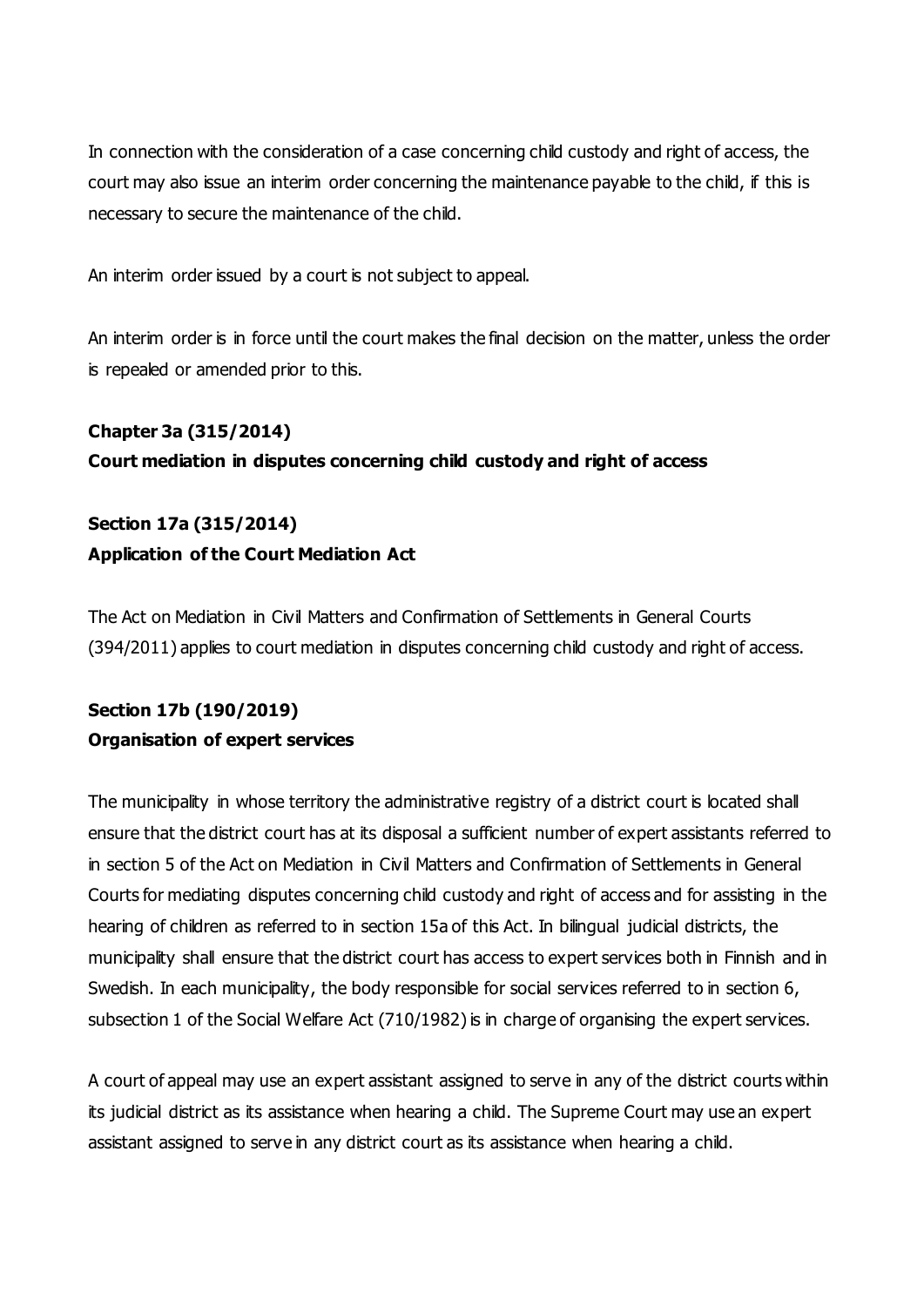# **Section 17c (293/2016) Required qualifications for expert assistants**

An expert assistant shall have the right to practise the profession of psychologist or child psychiatrist as a licensed professional, granted by the National Supervisory Authority for Welfare and Health under the Health Care Professionals Act (559/1994), or the right to practice the profession of social worker as a licensed professional, granted by the National Supervisory Authority for Welfare and Health under the Act on Social Welfare Professionals (817/2015), or another suitable Master's degree. In addition, an expert assistant shall have completed the continuing professional education or vocational further education and training that is necessary for the performance of the task as well as have experience of working with divorced families.

### **Section 17d (190/2019)**

#### **Compensation for costs for expert services**

The State compensates the municipality responsible for organising expert services for the costs incurred for using an expert assistant in court mediation in custody disputes and in the hearing of a child. The compensation is paid as an imputed daily compensation for assistance provided in a court session and as an hourly compensation for measures taken outside a court session. If mediation is carried out or the child is heard outside the municipality where the administrative registry of the district court is located or where the expert assistant has his or her separately agreed principal workplace, the municipality is reimbursed for the travel and accommodation expenses incurred for the mediation or hearing of the child and for the daily allowance paid to the expert. Further provisions on the amount of the daily and hourly compensation, the measures for which the hourly compensation is paid, and the expenses to be reimbursed are issued by government decree.

# **Chapter 4 Rules of private international law (186/1994)**

# **Section 18 (436/2009) Child custody by act of parties or operation of law**

The attribution and termination of child custody by act of parties or operation of law is governed by the law of the state designated in Articles 16, 19 and 21 of the Hague Convention of 19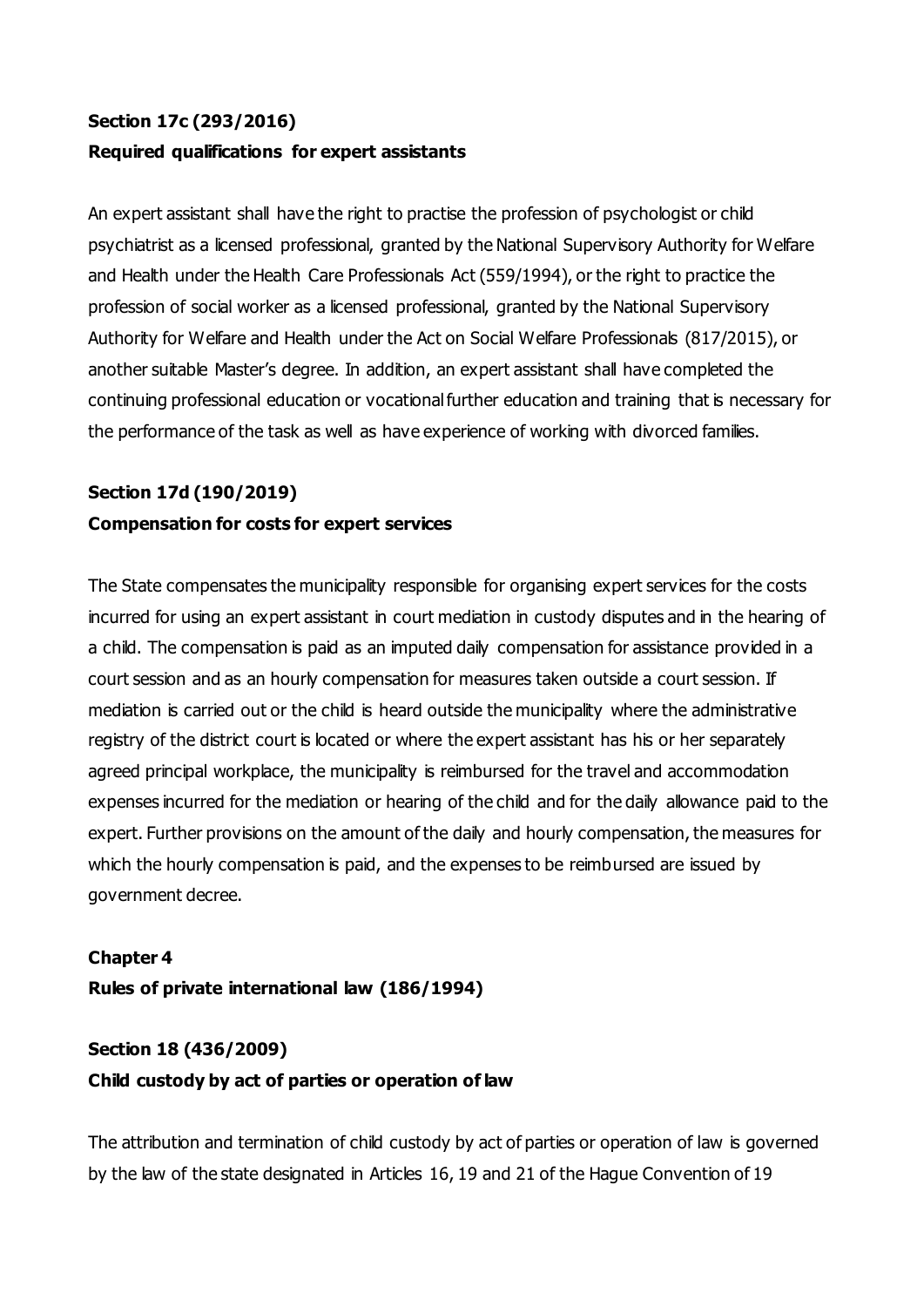October 1996 on Jurisdiction, Applicable Law, Recognition, Enforcement and Co-operation in Respect of Parental Responsibility and Measures for the Protection of Children.

#### **Section 18a (436/2009)**

#### **Law applicable to the exercise of the duties of a custodian**

The exercise of the duties of a custodian is governed by the law of the state of the child's habitual residence. If the child's habitual residence changes to another state, the law of that state applies.

# **Section 19 (186/1994) Jurisdiction by virtue of the habitual residence of a child**

A Finnish court may consider a matter concerning child custody or right of access, if the child has his or her habitual residence in Finland when the matter is instituted.

A social welfare board may confirm an agreement on child custody or right of access, if the child is habitually resident in Finland.

A child who has lived in Finland without interruptions for at least one year immediately before the matter was instituted is deemed to be habitually resident in Finland, unless otherwise shown in the case.

A Finnish authority may investigate a case concerning child custody and right of access in the same manner as if the child was habitually resident in Finland, if the child is currently residing in Finland and he or she is, due to disturbances occurring in his or her country of origin, internationally displaced or his or her habitual residence cannot be established. (436/2009)

## **Section 20 (186/1994) Jurisdiction in other cases**

matter; or

A Finnish court may consider a matter concerning child custody or right of access even if the child is not habitually resident in Finland when the matter is instituted, if the child is currently residing in Finland or if the consideration is deemed justified for some other reason, and: 1) the child has been habitually resident in Finland during the year preceding the institution of the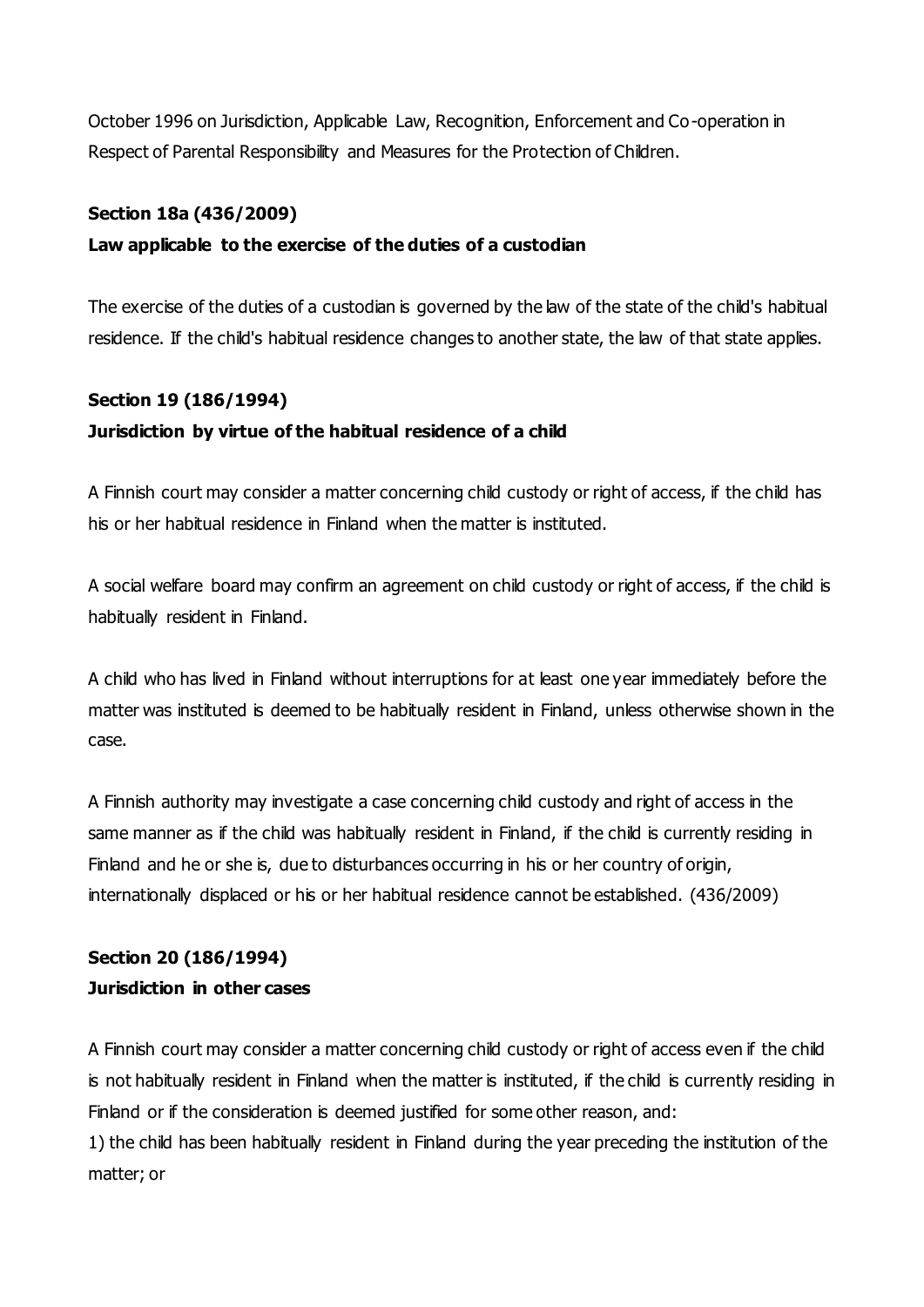2) the child has, with regard to all the relevant circumstances, another close connection to Finland.

A Finnish court may, in connection with a case concerning dissolution of marriage, consider a matter between the spouses concerning child custody or right of access even if the child is not habitually resident in Finland when the matter is instituted if:

1) at least one of the parents has custody of the child and at least one of the parents is habitually resident in Finland when the matter is instituted;

2) the custodians have, after the matter was instituted, approved that the matter will be considered in Finland; and

3) the exercise of jurisdiction in the matter is in the best interests of the child. (436/2009)

#### **Section 21 (186/1994)**

#### **Competence to issue interim orders**

A Finnish court may issue an interim order concerning the person with whom the child shall reside, the right of access or the custody of the child, if this is deemed necessary in order to safeguard the best interests of the child, even if the Finnish court has no jurisdiction in the c ase.

The provisions of section 17 apply, where appropriate, to interim orders.

### **Section 22 (436/2009)**

### **Law applicable to decisions on custody and right of access**

Finnish law applies when deciding on a case and confirming an agreement concerning child custody or right of access. However, if the case has a close connection with a foreign state, the law of that state may, in exceptional cases, be taken into consideration, if this serves the best interests of the child.

# **Section 23 (186/1994) Recognition and enforcement of decisions**

A decision on child custody or right of access issued in a foreign state is, upon request, recognised and enforced in Finland in accordance with the provisions below.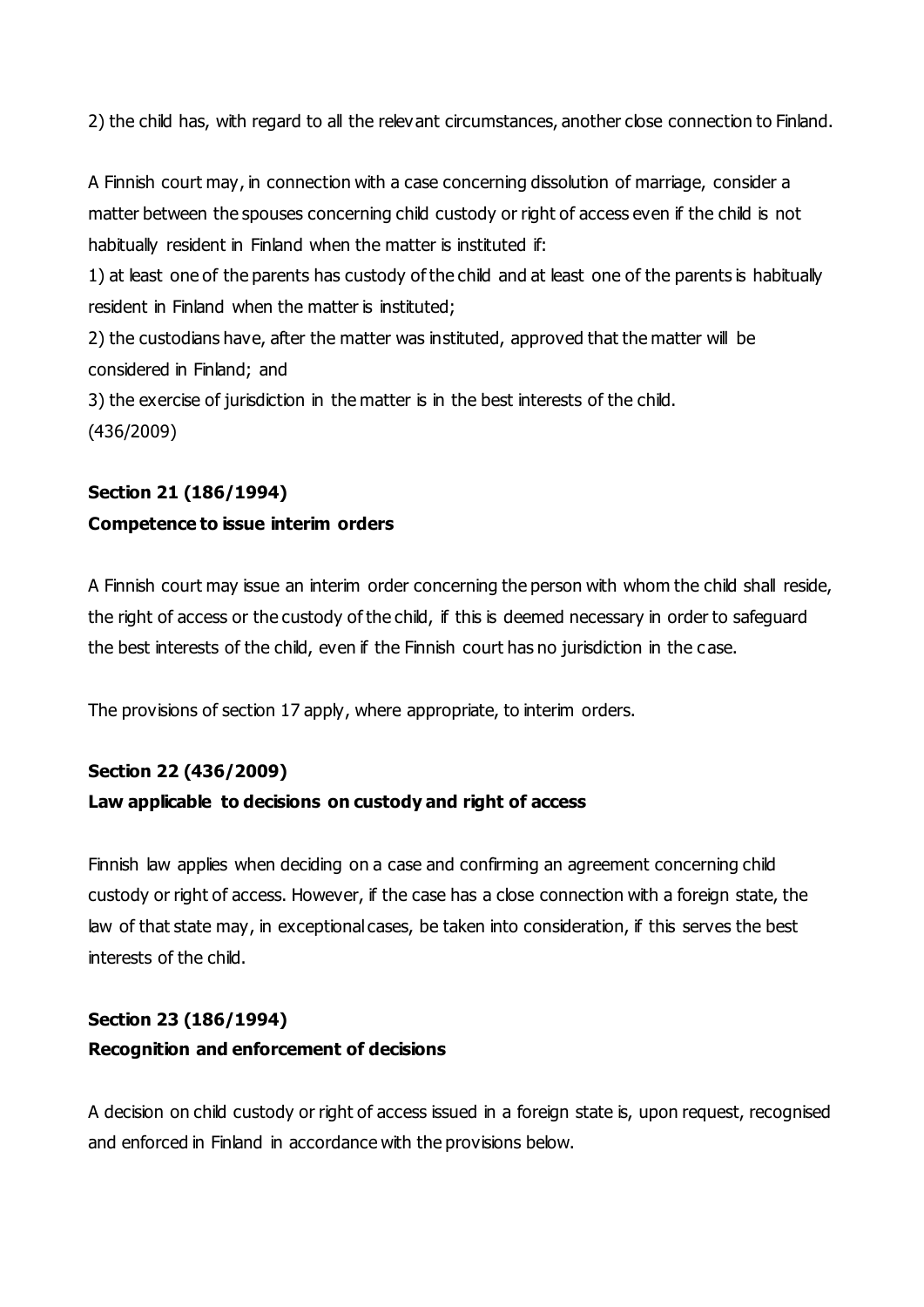A decision issued in a foreign state means a decision or an interim order issued by a court or another authority and the confirmation of an agreement, if the said measure is recognised as equal to a decision in the state where it was undertaken.

An agreement concluded or an order issued without the involvement of an authority may be recognised and enforced in Finland in the same manner as a decision given in a foreign state, if the measure was legally valid and enforceable in the state where the child was habitually resident.

# **Section 24 (186/1994)**

### **Recognition and enforcement of Nordic decisions**

A decision that has been issued in Iceland, Norway, Sweden or Denmark is recognised and enforced in Finland without separate confirmation.

The recognition or enforcement of a decision issued in a state referred to in subsection 1 cannot be refused by virtue of this chapter, if the decision shall be recognised or enforced as separately provided.

### **Section 25 (662/2015)**

### **Recognition and enforcement of decisions issued in another foreign state**

A decision that has been issued in some other foreign state than those referred to in section 24 is recognised in Finland without separate confirmation. However, the Helsinki District Court may, upon application, confirm whether the decision is recognised in Finland.

A decision that is, under subsection 1, recognised in Finland and enforceable in the state where it was issued (state of origin) may be enforced in Finland, if the Helsinki District Court has confirmed, upon application, that the decision may be enforced here.

When the court confirms that a decision on the right of access issued in a foreign state may be enforced in Finland, the court may, at the same time, amend or specify the conditions for meeting or visiting as it deems appropriate with regard to the best interests of the child.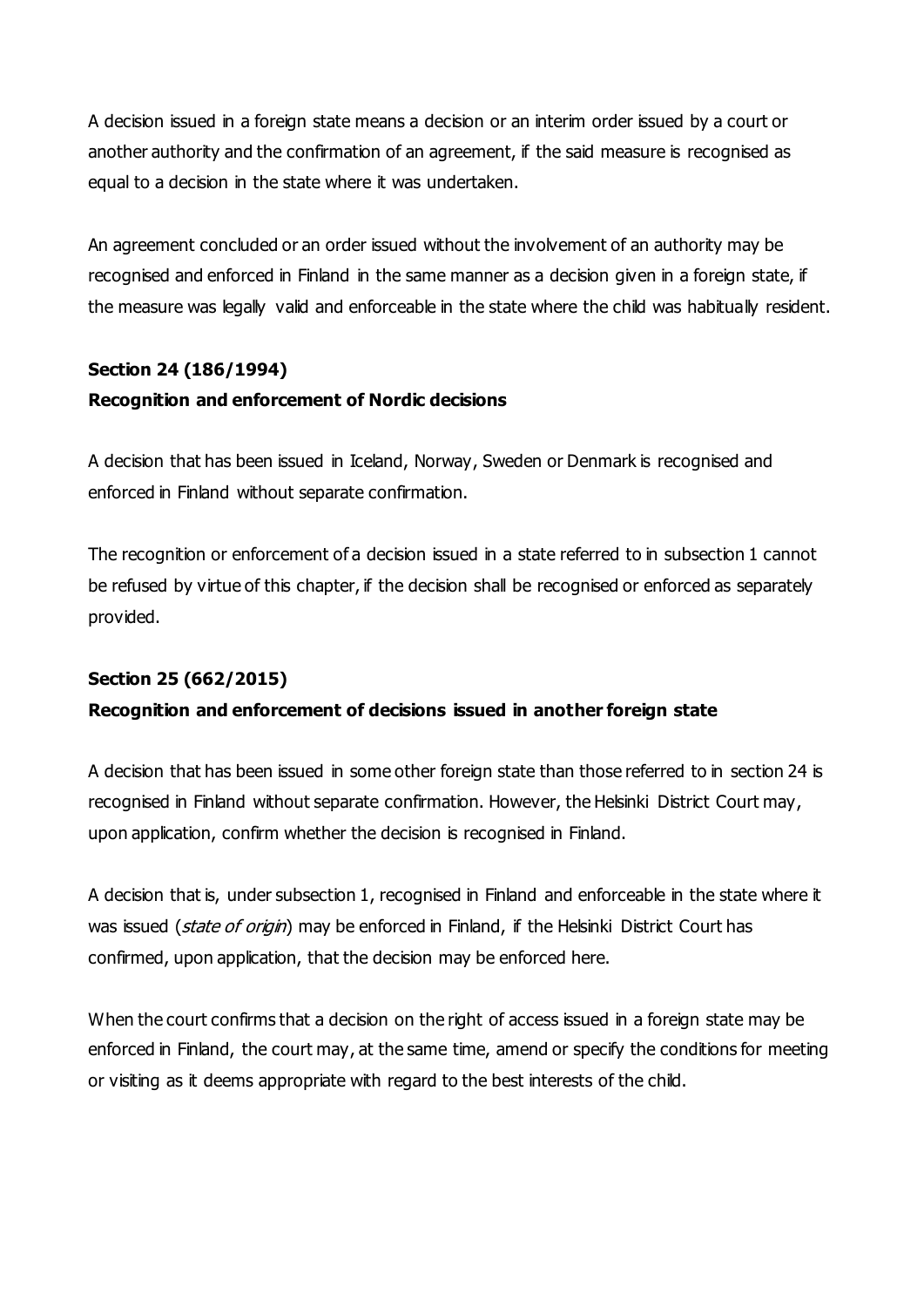#### **Section 26 (662/2015)**

### **Enforcement of a decision determining the removal of a child wrongful**

The Helsinki District Court may, upon application, confirm that a decision by which the removal or retention of a child has been determined wrongful is enforceable in Finland if:

1) the decision has been issued in a state that is a Contracting State to the Council of Europe Convention on Recognition and Enforcement of Decisions concerning Custody of Children and on Restoration of Custody of Children, done at Luxembourg on 20 May 1980 (*European Convention*); and

2) when the child was removed across an international frontier, there was no decision, issued in a Contracting State to the European Convention, that could have served as a basis for enforcement.

#### **Section 27 (186/1994)**

#### **Grounds for the refusal of recognition and enforcement**

The recognition and enforcement of a decision issued in a foreign state may be refused if: 1) the recognition or enforcement of the decision would result in an outcome that is manifestly incompatible with the Finnish public policy relating to families and children;

2) it is evident that the recognition or enforcement of the decision would, due to changes in the circumstances, no longer serve the best interests of the child;

3) at the time when the proceedings leading to the decision were initiated in the state of origin, the child was a Finnish citizen or was habitually resident in Finland and no such connection existed with the state of origin, or the child was a dual citizen of both the state of origin and Finland and was habitually resident in Finland; or

4) the decision is incompatible with such a decision issued in Finland or such a decision issued in a third state and enforceable in Finland where the proceedings leading to the decision were initiated before the application for the recognition or enforcement of the decision had been submitted, and the refusal is in the best interests of the child.

If the decision is issued in a foreign state that is not a Contracting State to the European Convention, its recognition and enforcement may be refused also if the authority that issued the decision would, in accordance with the principles laid down in sections 19 and 20, not have had jurisdiction in the case and the child is habitually resident in Finland, or if the decision is not, for this reason, recognised or enforced in the foreign state where the child is habitually resident.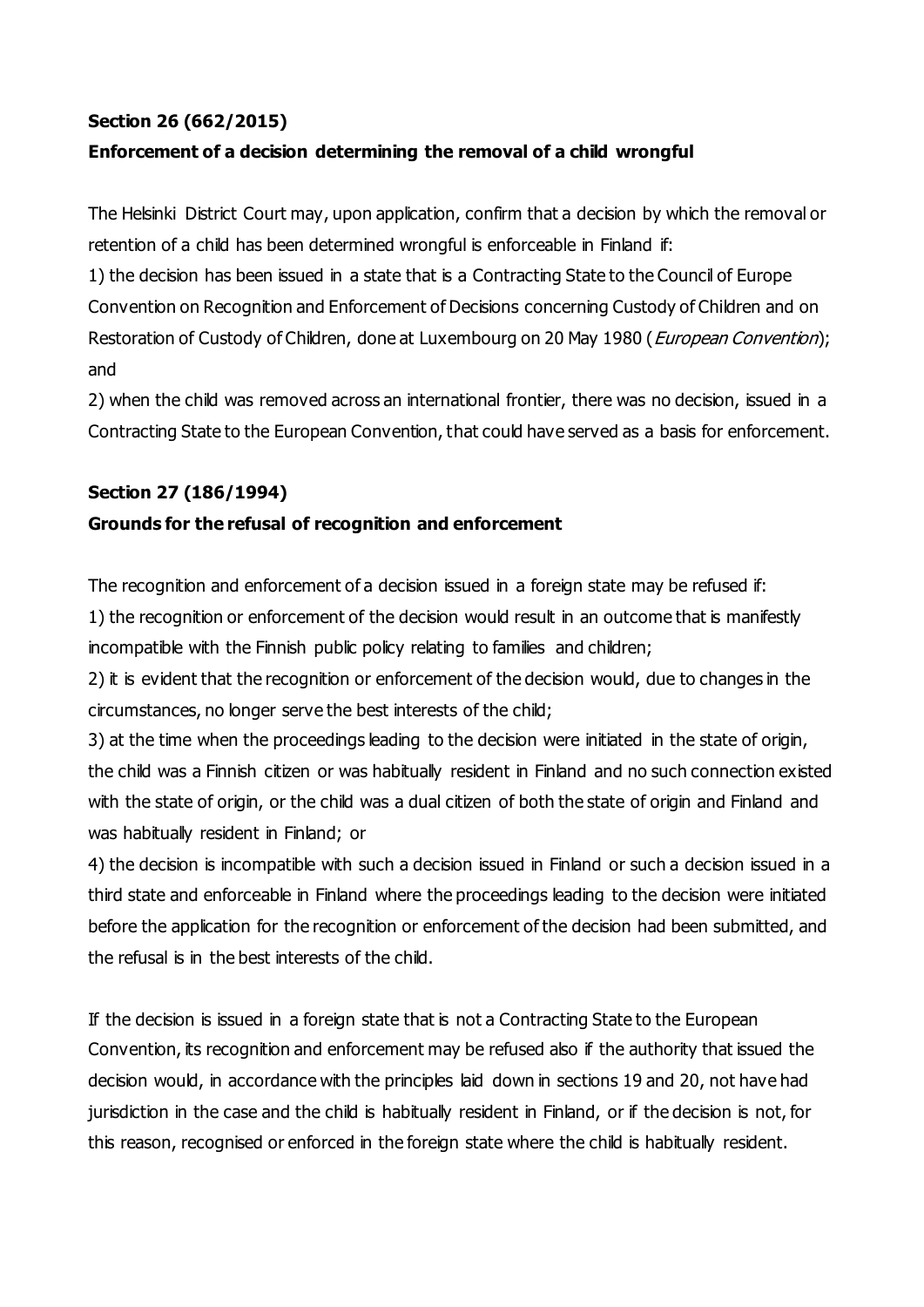### **Section 28 (186/1994)**

## **Effect of the absence of the opposing party on the recognition and enforcement**

If the opposing party has not been present during the consideration of the case, a decision may be recognised or enforced in Finland only if:

1) a summons or a notice of a hearing, containing information on the essential contents of the case, has been served on the opposing party appropriately and in good time for him or her to be able to act in the case; and

2) the jurisdiction of the authority that issued the decision was based on the habitual residence of the opposing party, the last common habitual residence of the parents if at least one of them is still habitually resident there, or the habitual residence of the child.

Failure to serve the summons or the notice of the hearing in accordance with subsection 1, paragraph 1 does not, however, prevent the recognition or enforcement of a decision, if the failure is caused by the opposing party concealing his or her whereabouts from the other party.

### **Section 29 (186/1994)**

#### **Deferral of a case concerning recognition or enforcement**

A case concerning the recognition or enforcement of a decision may be deferred if:

1) a review of the decision has been requested by way of ordinary means of appeal; or

2) a case concerning child custody or right of access is being considered in judicial proceedings in Finland that were initiated before corresponding proceedings were initiated in the state of origin; or

3) proceedings relating to the recognition or enforcement of another decision concerning child custody or right of access are pending.

# **Section 29a (436/2009)**

#### **Subsidiary nature of provisions**

The provisions of sections 19–21 and 23–29 only apply if not otherwise provided in the Council Regulation (EC) No 2201/2003 concerning jurisdiction and the recognition and enforcement of judgments in matrimonial matters and the matters of parental responsibility, repealing Regulation (EC) No 1347/2000, hereinafter the Brussels IIa regulation, or in another convention binding on Finland.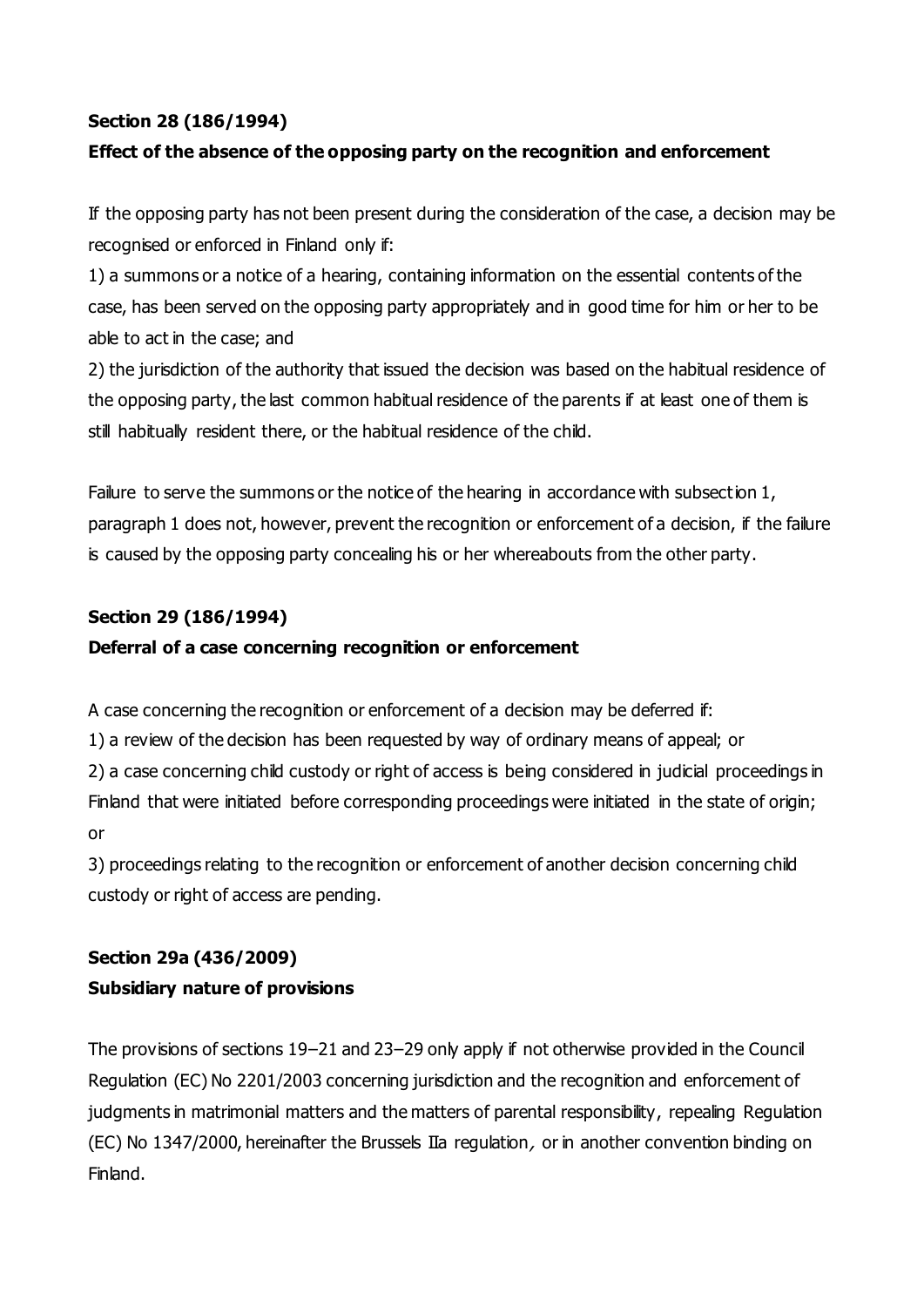#### **Section 29b (436/2009)**

### **Incompatibility with the Finnish public policy and references to a foreign law**

A provision of foreign law that would be applicable under the provisions of this chapter shall be ignored, if the application of the provision would result in an outcome that would, in view of the best interests of the child, be manifestly incompatible with the Finnish public policy.

Unless otherwise provided in this chapter, when referring to foreign law in this chapter, the rules of private international law of the foreign state in question are not meant.

**Chapter 5 (186/1994) Return of a child under the Hague Convention**

**Section 30 (186/1994) Return order**

A child present in Finland and wrongfully removed from the state where he or she is habitually resident, or wrongfully not returned to this state, shall be ordered to be returned at once, if the child immediately before the wrongful removal or retention was habitually resident in a state which is a Contracting State to the Convention on the Civil Aspects of International Child Abduction, done at the Hague on 25 October 1980 (the Hague Convention).

# **Section 31 (186/1994) Competent court**

A return order is issued, upon application, by the Helsinki Court of Appeal.

# **Section 32 (186/1994) Wrongful removal and retention**

The removal or retention of a child is deemed wrongful if:

1) it is in breach of rights of custody attributed to a person, an institution or another body, either jointly or alone, under the law of the state where the child was habitually resident immediately before the removal or retention; and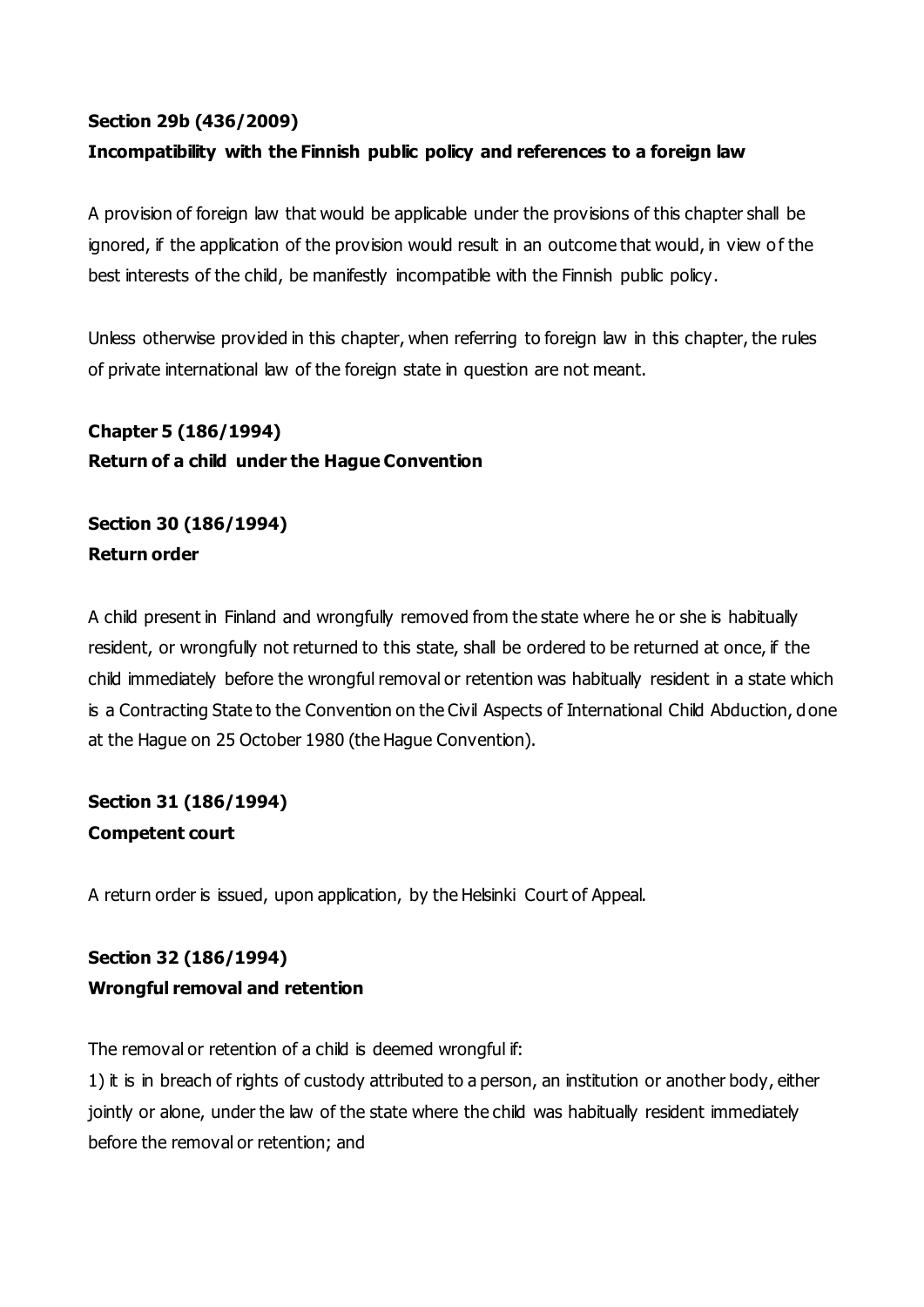2) at the time of removal or retention those rights were actually exercised, either jointly or alone, or would have been so exercised but for the removal or retention.

The removal or retention of a child shall not be deemed wrongful, if the holder of the rights referred to in subsection 1, paragraph 1 has consented to it or acquiesced in it either explicitly or implicitly.

# **Section 33 (186/1994) Rights of custody**

In this chapter, rights of custody mean the right and obligation to take care of matters relating to the person of a child and, in particular, the right to determine the child's place of residence.

# **Section 34 (186/1994)**

## **Grounds for the refusal of a return order**

An application for the return of a child may be rejected if:

1) the application has been submitted after one year has elapsed from the date of the wrongful removal or retention of the child and the return of the child would be contrary to his or her best interests;

2) there is a grave risk that the return of the child would expose him or her to physical or psychological harm or otherwise place the child in an intolerable situation; or

3) the court finds that the child objects to being returned and has attained such an age and degree of maturity at which it is appropriate to take his or her views into account.

A child who has attained the age of 16 years cannot be ordered to be returned.

If the child's habitual residence immediately before the wrongful removal or retention was in a Member State referred to in Article 2(3) of the Brussels IIa Regulation, the provisions of Article 11(4) of the Regulation are also applied to the rejection of an application for return under subsection 1, paragraph 2. (1155/2004)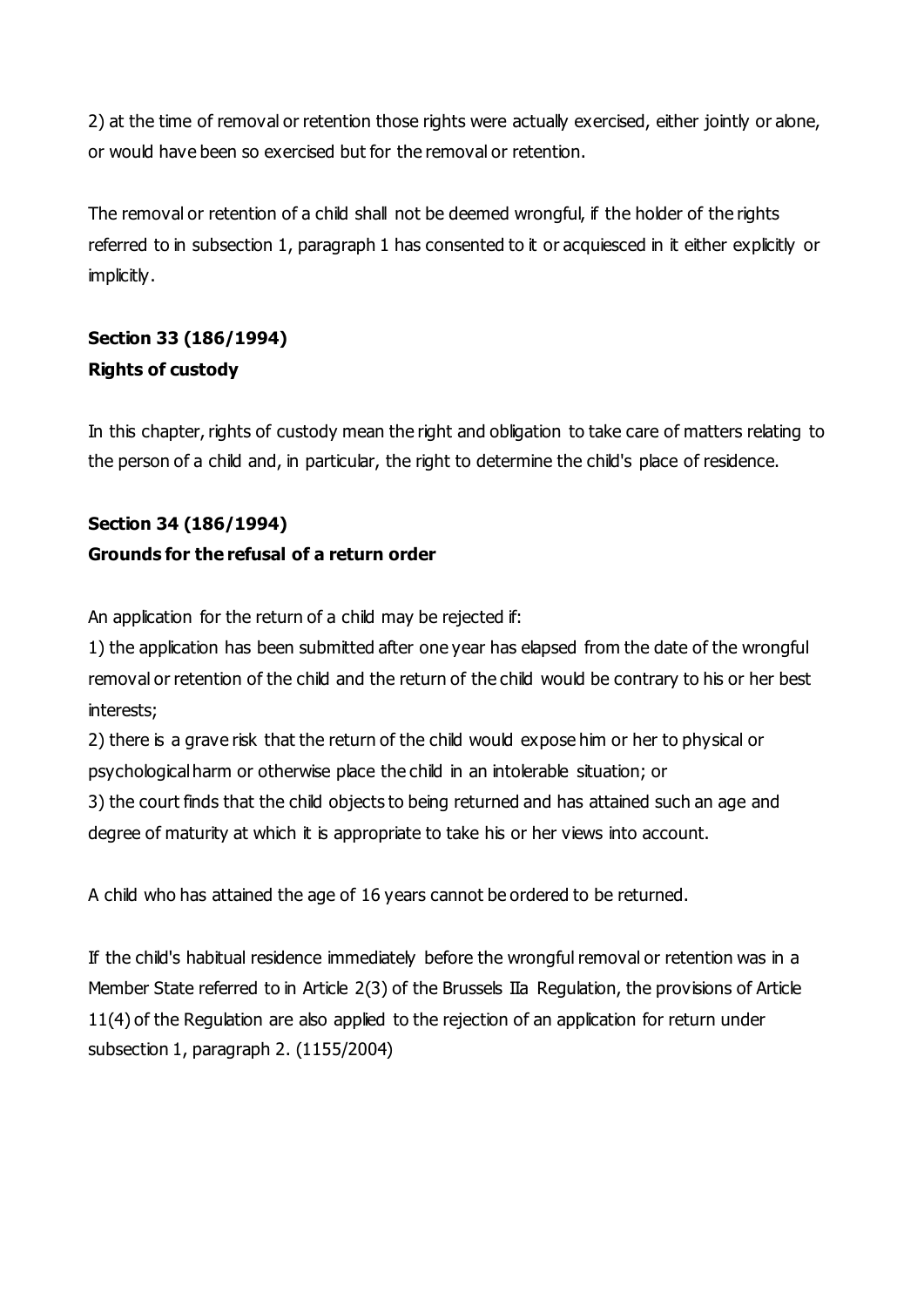# **Chapter 6 (186/1994) Procedure for the confirmation of a decision issued in a foreign state and for the return of a child**

# **Section 35 (186/1994) Central Authority**

In Finland, the Ministry of Justice is the Central Authority referred to in the European Convention and in the Hague Convention.

The state social welfare authorities, the municipal social welfare authorities and the police shall, upon request, provide the Ministry of Justice with executive assistance for establishing the whereabouts of a child and his or her circumstances, for securing the return of a child and the enforcement of a decision on child custody issued in a foreign state, and for preventing the wrongful removal of a child.

# **Section 36 (662/2015) Application**

An application for having it confirmed that a decision issued in a foreign state is recognised or can be enforced in Finland may be submitted by a person to whom the right of custody or the right of access to the child has been attributed. An application for the return of a child may be submitted by a person whose rights have been violated in the manner referred to in section 32. An application for the return and an application for the recognition and enforcement of a decision issued in a state that is a Contracting State to the European Convention may also be submitted by the Ministry of Justice or by a representative authorised by the Ministry.

The application shall be submitted in writing, either in Finnish or in Swedish. The application shall indicate:

1) the personal details of the applicant, the child and the opposing party;

2) the date of birth of the child, where available;

3) the grounds for the claim; and

4) the available information on the whereabouts of the child and on the person with whom the child is presumed to be.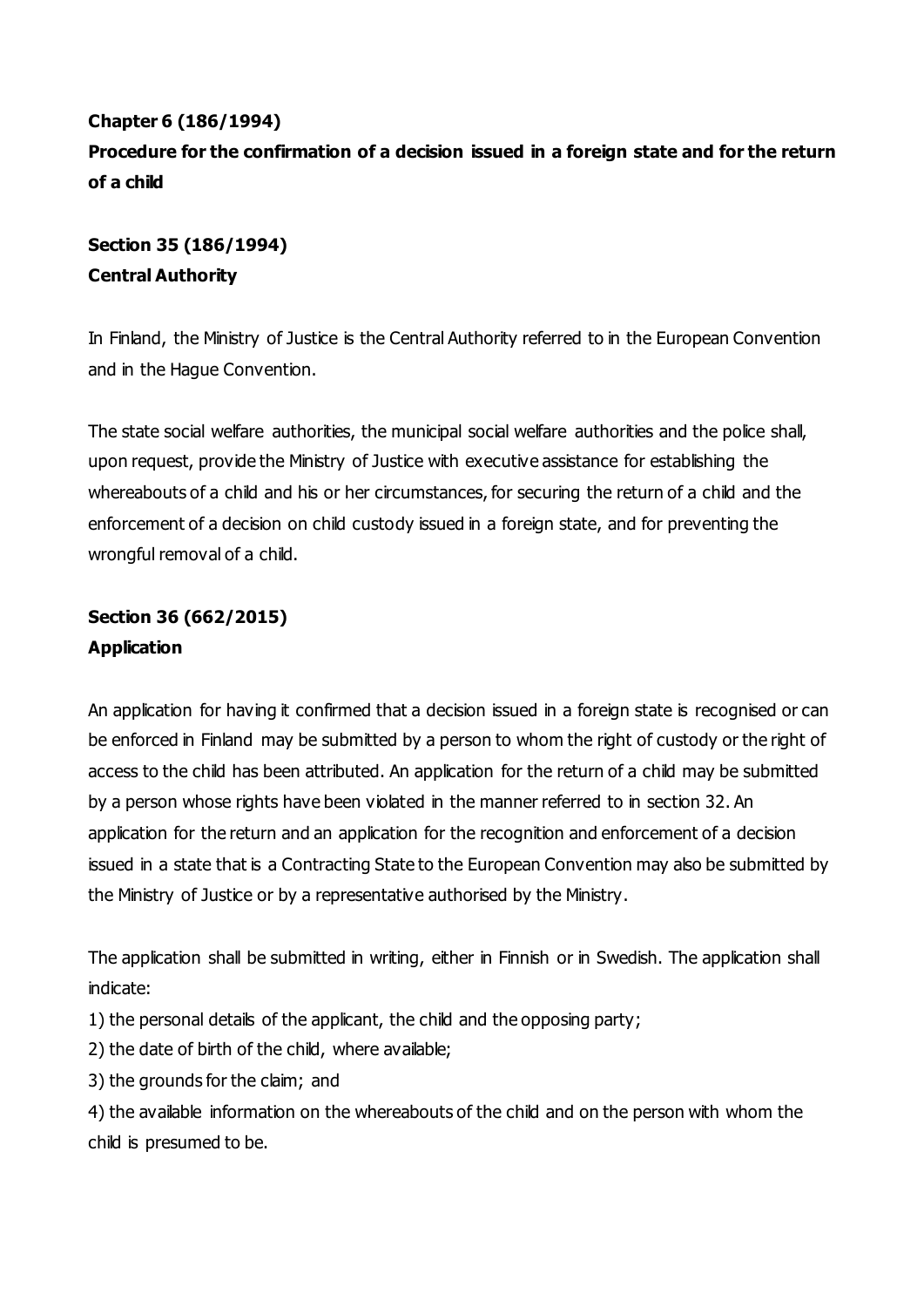A document written in a foreign language and appended to the application shall be supplemented with a certified translation into Finnish or Swedish, unless an exception to this is granted by a court.

### **Section 37 (692/2016)**

# **Consideration of a case concerning the confirmation of a decision and the return of a child**

A case concerning the confirmation of a decision issued in a foreign state and the return of a child shall be considered urgently. If the Court of Appeal has not reached a decision in a case concerning the return of a child within six weeks from the submission of the application, the court shall, upon request of the Ministry of Justice or the applicant, provide a statement of the reasons for the delay.

The consideration of an application for the return of a child may be deferred or the application may be ruled inadmissible, if there is reason to believe that the child has been removed to another state. When deferring a case, the Court of Appeal may order that the consideration will be resumed only after the applicant has notified the court of the return of the child to Finland or after the applicant has presented other circumstances on the basis of which it is considered necessary that a decision be made in the case.

In other respects, the provisions of this Act concerning court proceedings in a case concerning child custody or right of access apply, where appropriate, to the court proceedings.

# **Section 38 (662/2015) Hearing of a party to the matter**

Before the court accepts an application for the confirmation of a decision issued in a foreign state or an application for the return of a child, it shall give the parties to the matter an opportunity to be heard, if their whereabouts can be determined without difficulty.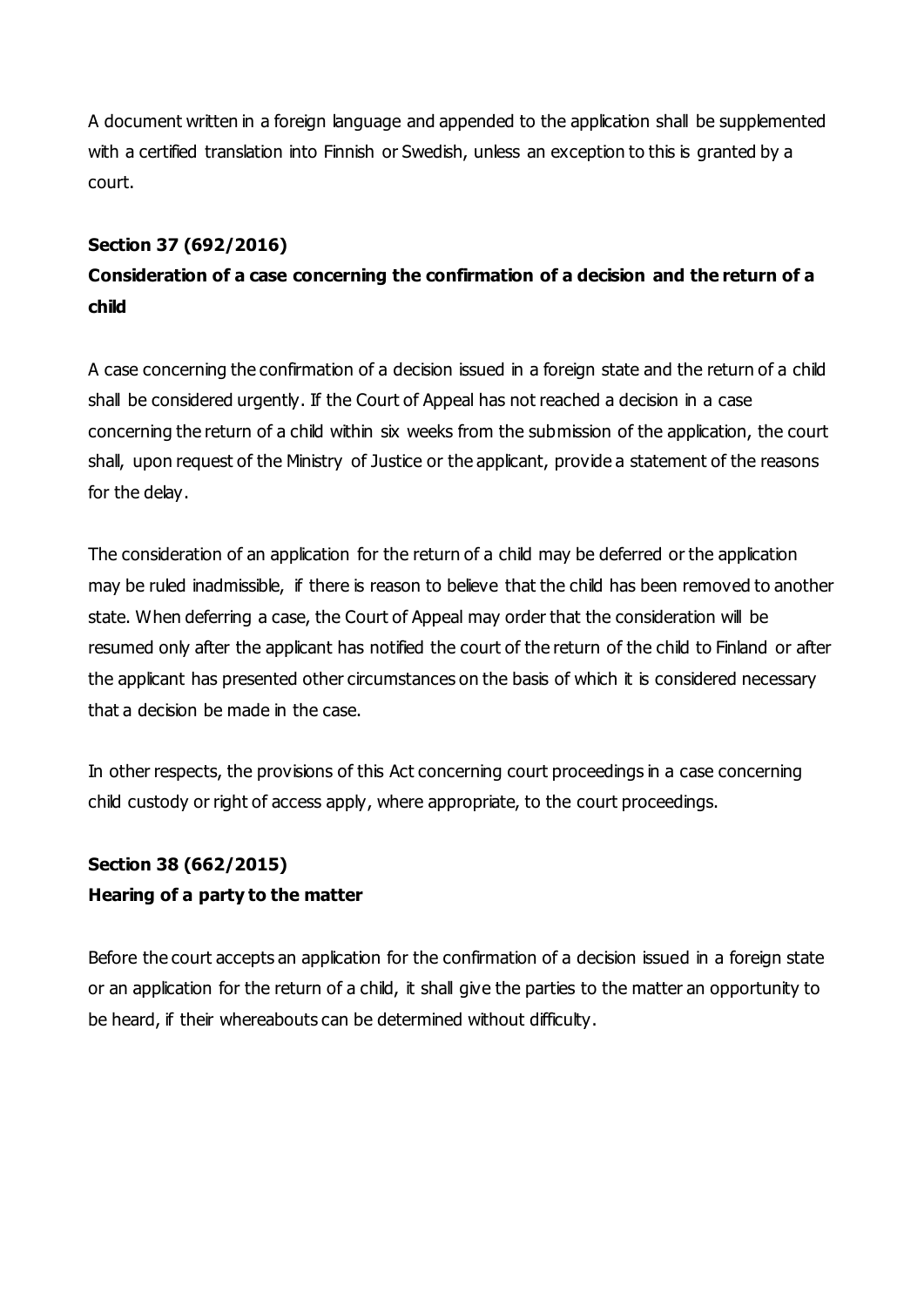# **Section 39 (190/2019) Hearing of a child**

Before the court makes decision on an application for the enforcement of a decision on child custody or right of access issued in a foreign state or an application for the return of a child, it shall ascertain the views of the child. This applies if the child can be presumed, based on his or her age or other circumstances in the knowledge of the court, to have attained such a degree of maturity that it is appropriate to take his or her views into consideration.

The provisions of sections 15a, 16 and 16a apply to the procedure for ascertaining the child's views. A request for ascertaining the child's views shall be addressed to the social welfare board of the municipality where the child is residing.

## **Section 40 (662/2015) Interim order**

When considering a case concerning the recognition and enforcement of a decision on child custody and right of access or a case concerning the return of a child, the court may, in order to protect the best interests of the child and to secure the return of the child, issue an interim order. The order may determine with whom the child shall reside, or the order may concern child custody or right of access.

The provisions of section 17 apply, where appropriate, to an interim order.

### **Section 41 (190/2019)**

### **Legal aid and costs for the return of a child**

In a case concerning the return of a child and in a case concerning the recognition and enforcement of a decision on child custody and right of access issued in a state that is a Contracting State to the European Convention, the applicant shall, upon request, be granted legal aid free of charge, even if legal aid could not otherwise be granted.

When the court orders that a child be returned or confirms that a decision on child custody is enforceable, it may at the same time, upon request of the applicant, render the opposing party liable to compensate the applicant for the costs incurred for the return of the child.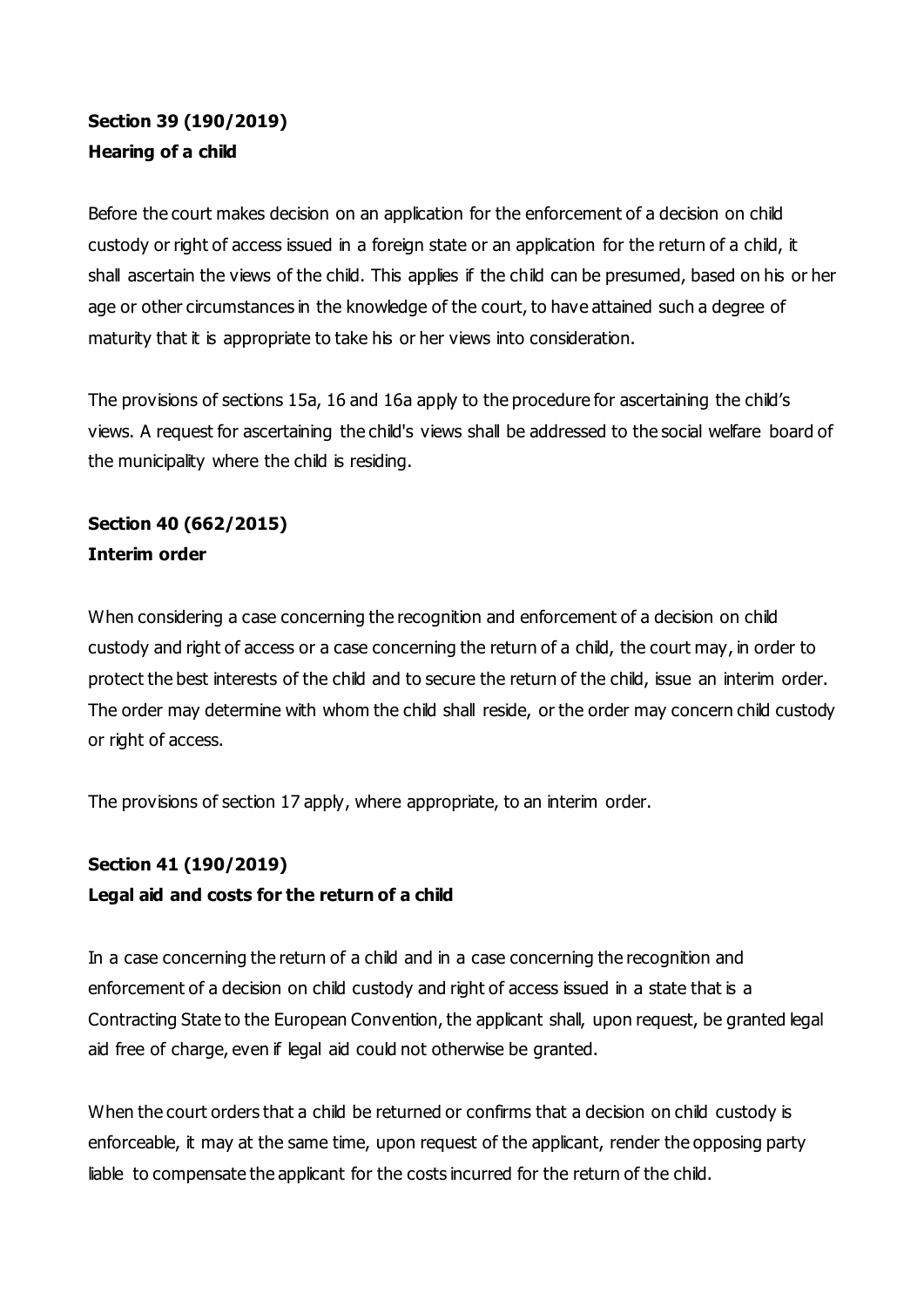If the opposing party loses a case referred to in subsection 1, he or she shall be rendered liable to compensate the Ministry of Justice for the costs incurred to the Ministry in the case on the same grounds as parties are compensated for legal costs. The liability for compensation may be waived or the amount of the compensation reduced, if the liability would be unreasonable in view of the financial circumstances of the party concerned.

### **Section 42 (662/2015)**

#### **Request for review in a case concerning the return of a child**

A decision of the Helsinki Court of Appeal concerning the return of a child may be appealed against to the Supreme Court, if the Supreme Court grants leave to appeal under chapter 30, section 3 of the Code of Judicial Procedure. The deadline for requesting leave to appeal and for lodging an appeal is 14 days from the date on which the decision of the Court of Appeal was issued.

At the Supreme Court, a case concerning the return of a child may be considered and decided by a division consisting of three members.

In other respects, the provisions of chapter 30 of the Code of Judicial Procedure concerning appeals in cases considered by a court of appeal as the appellate court apply to the procedure for requesting leave to appeal and for considering such a case.

#### **Section 42a (1155/2004)**

#### **Relationship with Brussels IIa Regulation**

The provisions of sections 36–42 do not apply to such a case concerning the recognition or enforcement of a decision issued in a foreign state where the Brussels IIa Regulation applies.

If the child's habitual residence immediately before the wrongful removal or retention was in a Member State referred to in Article 2(3) of the Brussels IIa Regulation, the provisions of Article 11(2), Article 11(3) and Article 11(5)–(8) of the Regulation apply to the procedure in a case concerning the return of a child in addition to the provisions of this chapter.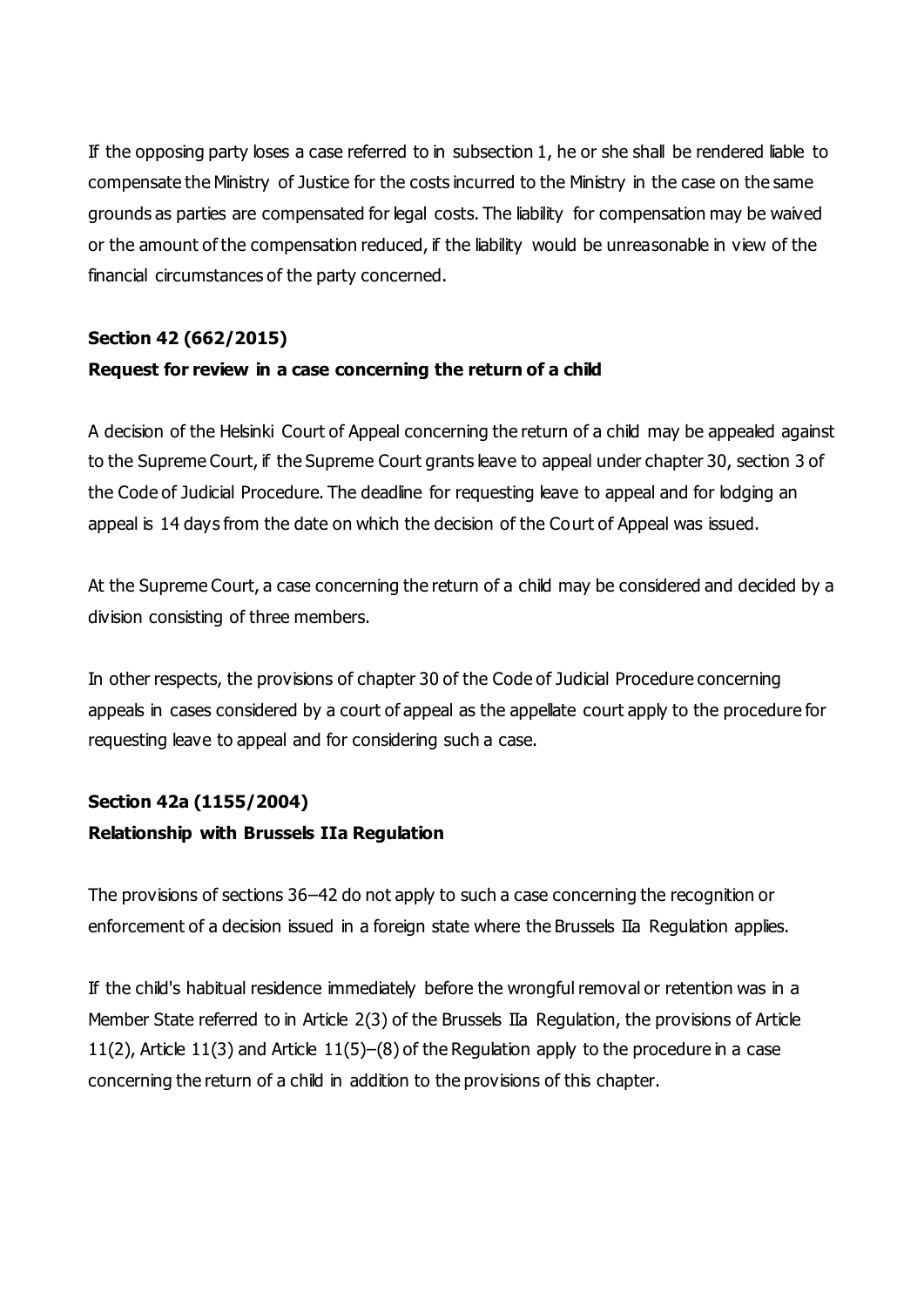# **Chapter 7 (186/1994) Miscellaneous provisions**

# **Section 43 (662/2015) Enforceability of a decision not yet final**

A court decision on child custody or right of access or a court decision determining with whom a child shall reside may be enforced immediately, even if the decision is not yet final, unless otherwise determined in the decision.

A decision of the Helsinki Court of Appeal ordering the return of a child may be enforced immediately, even if the decision is not yet final.

A decision on child custody and right of access issued in a foreign state may be enforced immediately after the court has confirmed that the decision is enforceable in Finland, even if the decision is not yet final. However, the court may order that the decision can be enforced only after the decision issued in the foreign state or the decision of the court has become final.

The provisions of subsection 3 do not apply where the Brussels IIa Regulation applies to a case concerning the enforcement of a decision issued in a foreign state.

## **Section 44 (662/2015) Submitting a decision for enforcement**

When a court has ordered a child to be returned under section 30, the court shall submit the decision to the competent enforcement officer for enforcement and exhort him or her to undertake urgent measures to enforce the decision as provided in section 46.

When a court has confirmed that a decision issued in a foreign state is enforceable in Finland, the court shall, upon request of the applicant, submit the decision and the application for enforcement to the competent district court, if the decision is enforceable under section 43, subsection 3. The district court shall ensure that the decision is enforced urgently as provided in section 45.

Separate provisions apply to the submission for enforcement of such a judgment that has been declared enforceable under the Brussels IIa Regulation.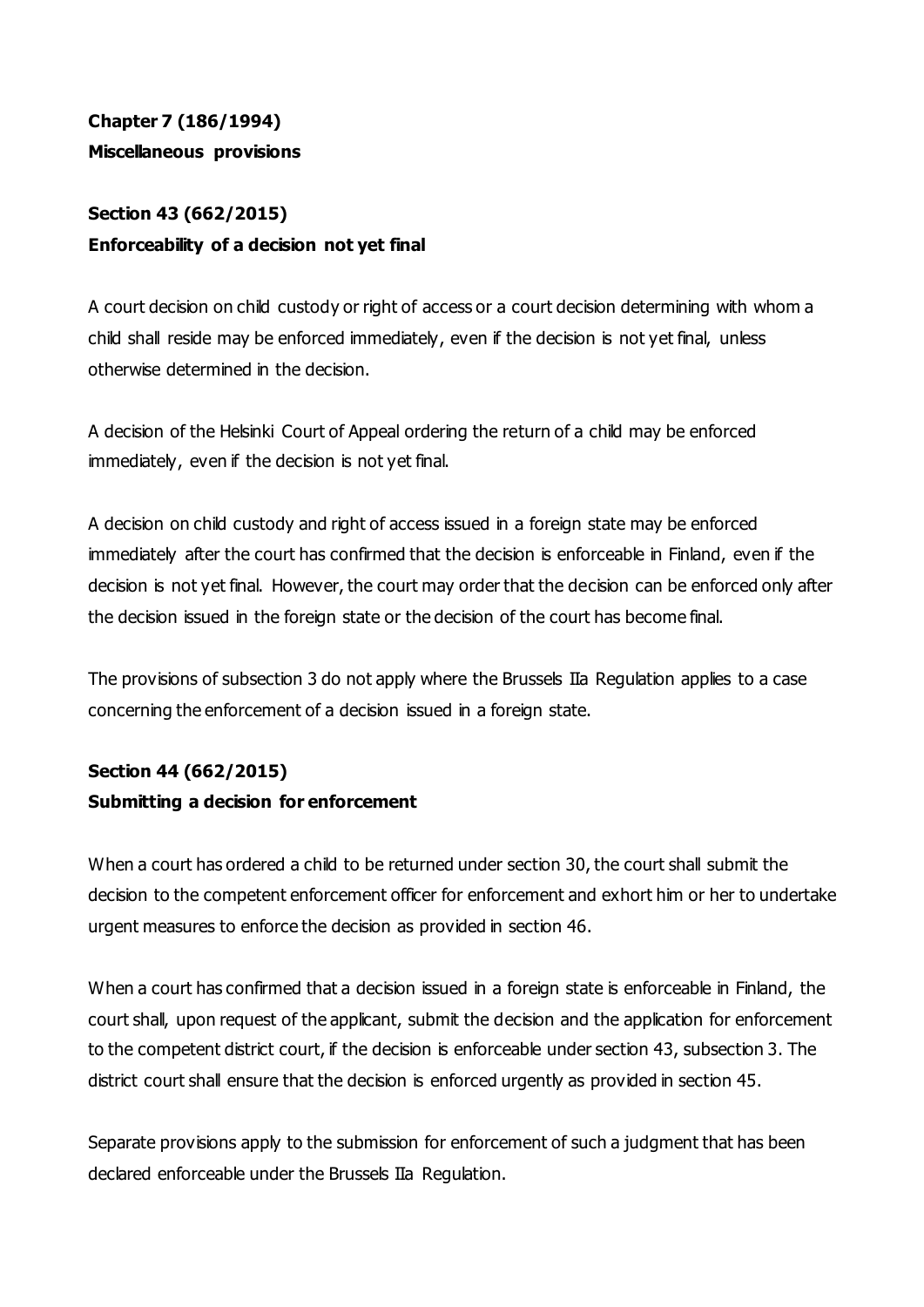## **Section 45 (186/1994) Enforcement of a decision issued in a foreign state**

A decision on child custody and right of access issued in a foreign state and confirmed to be enforceable in Finland is enforced as provided in the Act on the Enforcement of Decisions on Child Custody and Right of Access (619/1996). However, enforcement cannot be undertaken after the child has attained the age of 16 years. Separate provisions apply to the enforcement of such a judgment passed in a foreign state that is enforceable under the Brussels IIa Regulation. (1155/2004)

The provisions of subsection 1 also apply to a decision referred to in section 26 determining that the removal or retention of a child is wrongful.

# **Section 46 (662/2015) Enforcement of a return order**

An order for the return of a child, issued under section 30, shall be enforced by collecting the child. In other respects, the provisions of the Act on the Enforcement of Decisions on Child Custody and Right of Access also apply to the enforcement of a return order, unless otherwise provided in subsection 2 or 3 below.

If an order for the return of a child is based on an application that was submitted before one year had elapsed from the wrongful removal or retention of the child, the enforcement of the return order may be refused only if the child objects to being returned and has attained an age and degree of maturity at which it is appropriate to take his or her opinion into consideration.

An order for the return of a child shall be enforced regardless of any possible decision on child custody or on taking the child into care by the social welfare board. However, no measures for returning the child shall be undertaken after the child has attained the age of 16 years.

### **Section 47 (186/1994)**

### **Determination of wrongfulness of a removal or a retention**

If a child who is habitually resident in Finland has been wrongfully removed from Finland or retained in a foreign state, a court may, upon application, determine that the removal or retention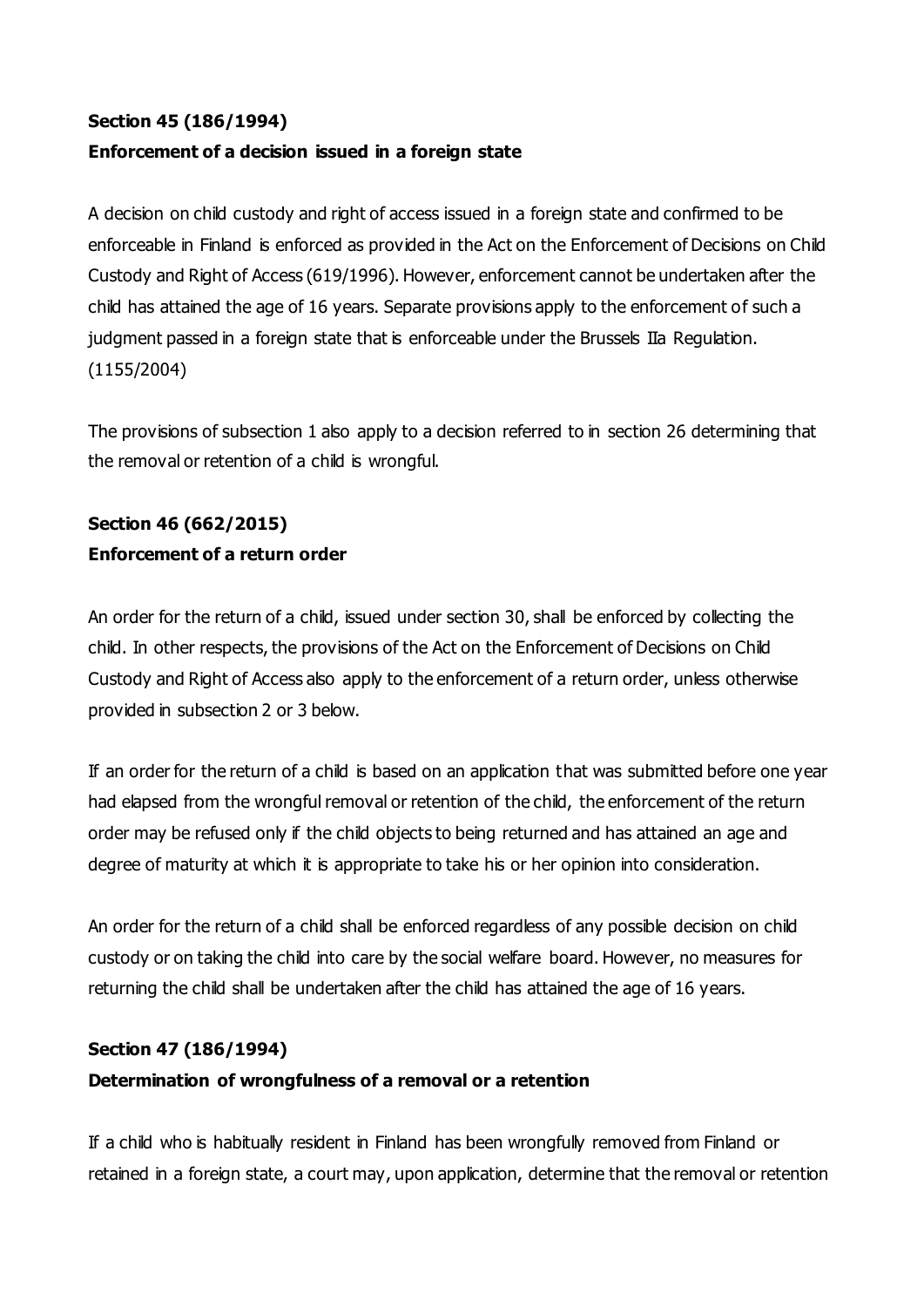is to be deemed wrongful under section 32. A court decision determining that the removal or retention is to be deemed wrongful is not subject to appeal.

#### **Section 48 (186/1994)**

## **Consideration of a case concerning custody of a child wrongfully removed or retained**

If a case concerning child custody is pending in a Finnish court and the court has reason to believe that the child has been wrongfully removed to Finland or retained here, it shall rule the case inadmissible for the time being or defer it in order to investigate whether the return of the child is to be ordered.

## **Section 48a (620/1996) Interim precautionary measure**

If there is justified reason to assume that a custodian intends to wrongfully remove a child from the country without consent of the other custodian, an enforcement officer or a police officer may, upon request of the custodian, immediately take possession of the child, in which case the child shall be placed in care as provided section 25, subsection 2 of the Act on the Enforcement of Decisions on Child Custody and Right of Access (619/1996) (*interim precautionary measure*). An interim precautionary measure may be taken only if the matter is so urgent that the custodian cannot prevent the removal of the child by requesting an interim order referred to in section 17.

An interim precautionary measure shall immediately be referred to a court for consideration, by virtue of office, as provided in section 25, subsection 3 of the Act on the Enforcement of Decisions on Child Custody and Right of Access. A court decision ordering a child to be temporarily placed in care is in effect for a maximum of one week, as determined by the court. In other respects, the provisions on interim precautionary measures referred to in section 25 of the above-mentioned Act apply to the measure, as appropriate.

## **Section 49 (190/2019) Authority to issue decrees**

If necessary, further provisions on the following are issued by government decree: 1) the duties assigned to the social welfare board in this Act;